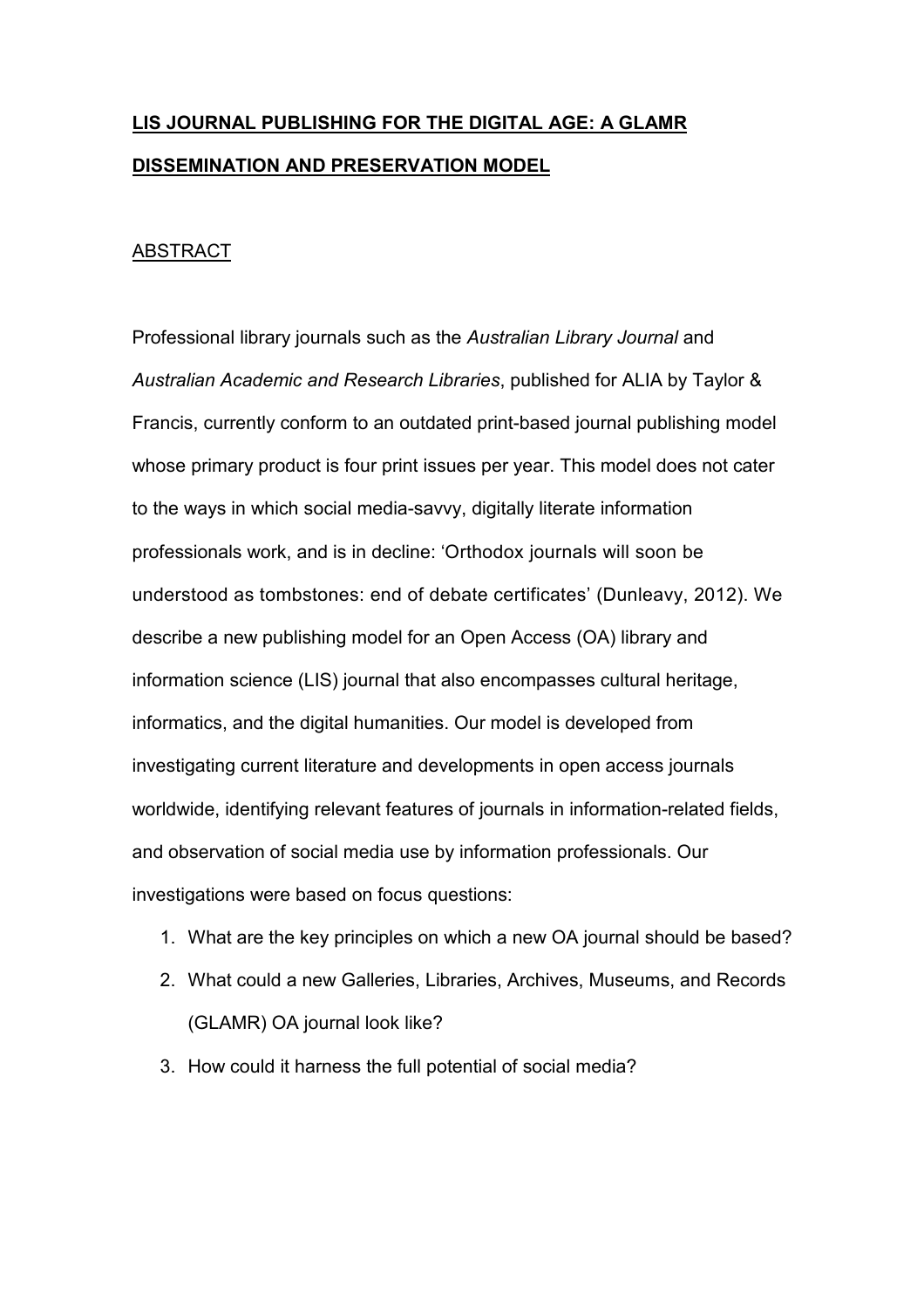4. Should a new publishing model be an online platform, integrating aspects of content management and archival systems for preservation of research and data?

Our investigations to date suggest that a new journal needs to harness technologies used extensively by information professionals that are not widely applied in traditional journal publishing. It should take account of social media such as Twitter and alternative methods of self-publishing such as blogging, thus tapping into a highly networked and digitally literate readership. It should also accommodate more traditional forms of publication such as research papers, articles, case studies of innovative practice, and conference proceedings and their associated social media coverage. It must be based on the principles of open access, fostering communities through collaboration, flexibility to allow experimentation, and collecting and reusing research outputs. For this new model to be sustainable and remain relevant to research and practice, the value of establishing collectives of information professionals who can contribute to and help sustain an OA journal will also be explored. This model should be one that encourages and supports the potential of new researchers, both in academically-focused and researcher-practitioner circles. A new model for an OA journal for social media-savvy, digitally literate information professionals is emerging from our investigations. This new model has considerable potential to be a platform that enables the GLAMR sectors to disseminate messages to wider audiences, especially to younger demographics. It is also a model that could revolutionise how these messages are received, understood, and acted on.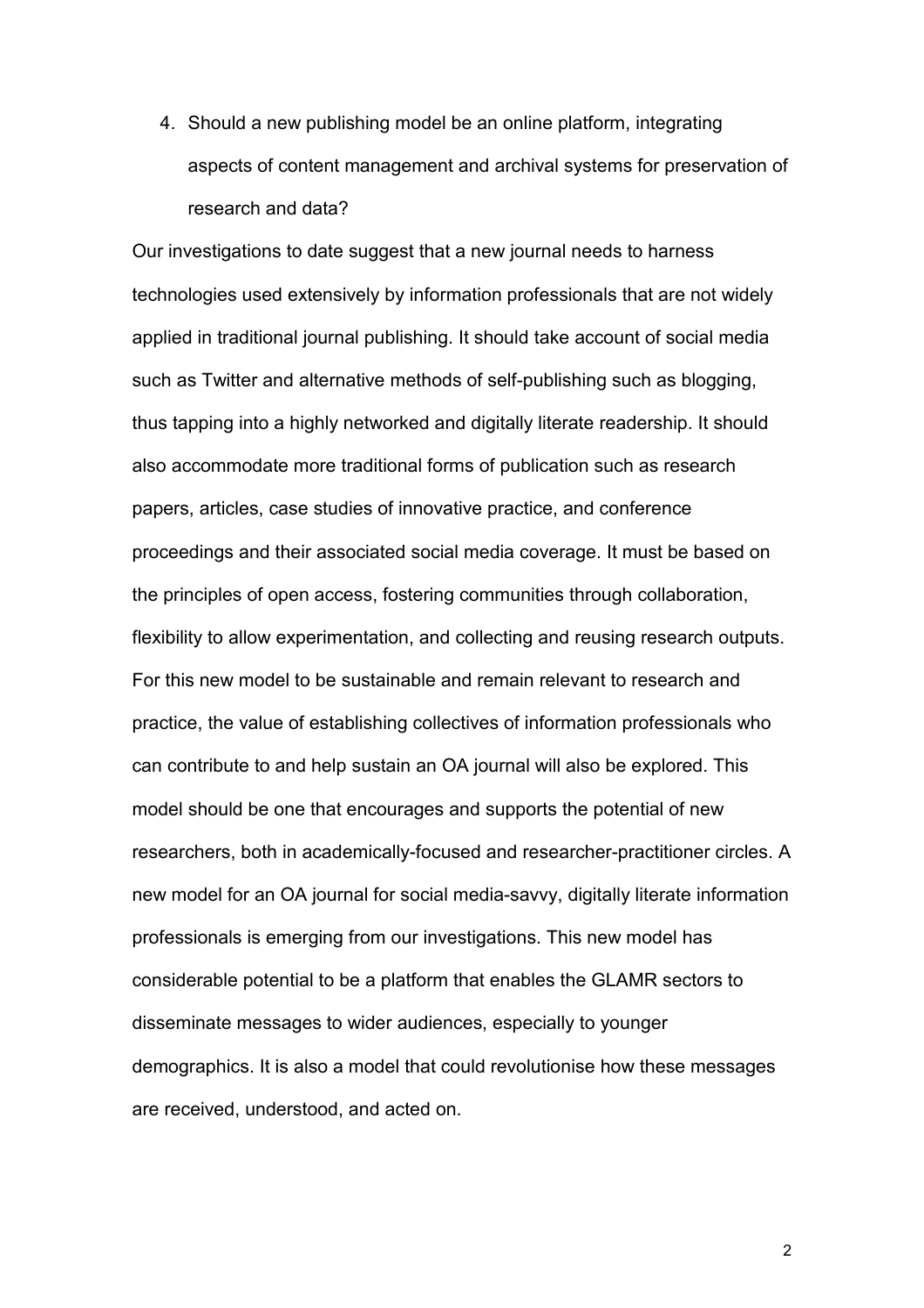# **INTRODUCTION**

The professional library journals *Australian Library Journal* (ALJ) and *Australian Academic and Research Libraries* (AARL) will merge into one journal, *Journal of the Australian Library and Information Association* (JALIA,) which will be published for ALIA by Taylor & Francis (T&F) from 2017. JALIA will, like ALJ and AARL, conform to an outdated print-based journal publishing model focused on four print issues per year, and it will not fulfill a primary mission of ALIA – open information. As Searle wrote in her submission to ALIA's call for members to provide feedback on the future of its journals:

As an organisation that in 2015 ran a high profile campaign (www.fair.alia.org.au) for 'a fair, open, democratic society where information belongs to everyone', ALIA should demonstrate a commitment to open access to scholarly literature. ALIA can do this by adopting a journal publishing model that:

- Is free for authors to submit their work
- Is free for readers to access journal articles, including the version of record
- Promotes the use of Creative Commons licences, to ensure that reuse is maximised (2016)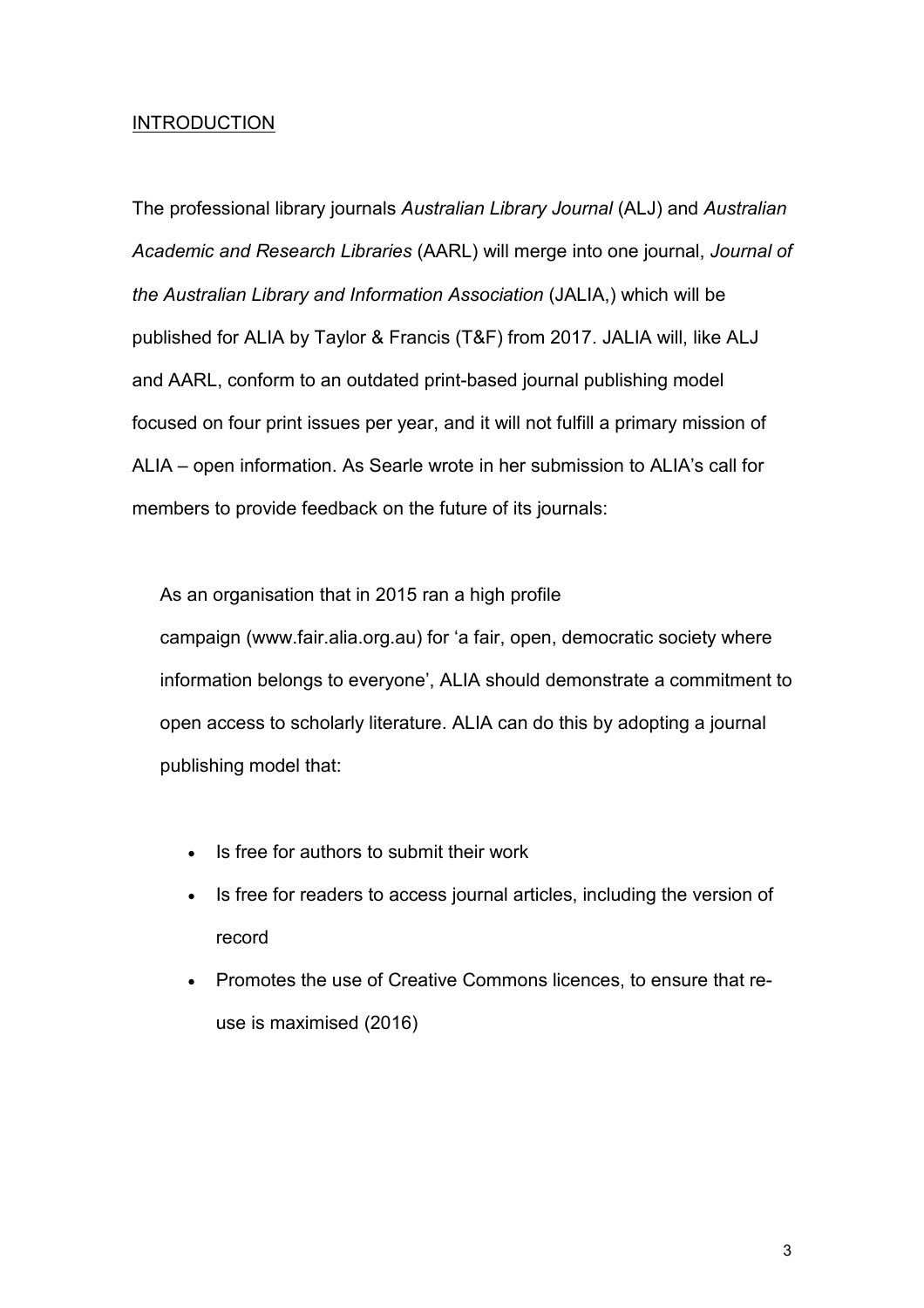The journal model that ALIA continues with JALIA does not cater to the ways in which social media-savvy, digitally literate information professionals work, and is in decline.

We investigate what a new publishing model for an OA journal for professionals working in the GLAMR sectors could include, incorporating the principles of preservation, openness, collaboration, impact, and usability.

## WHAT JALIA WON'T DO

In a discussion document, ALIA (2016) provided a summary of features of its current journals and its proposed new journal (Table 1). This summary clearly indicates a 'business as usual' approach with no changes proposed for its new journal that positively impact open access. JALIA will be the same, and have the same associated issues, as ALJ and AARL. Of interest to us are four statements:

- 1. *Frequency:* no change; this is still expressed in terms of numbers of issues per year, a sure indication that the old print paradigm is the basis of JALIA
- 2. *Open access:* no change; green open access (which allows selfarchiving of a version of the paper but not the final version as published)
- 3. *Current issues:* no change; 'free access to entire volume after 3 years' is not open access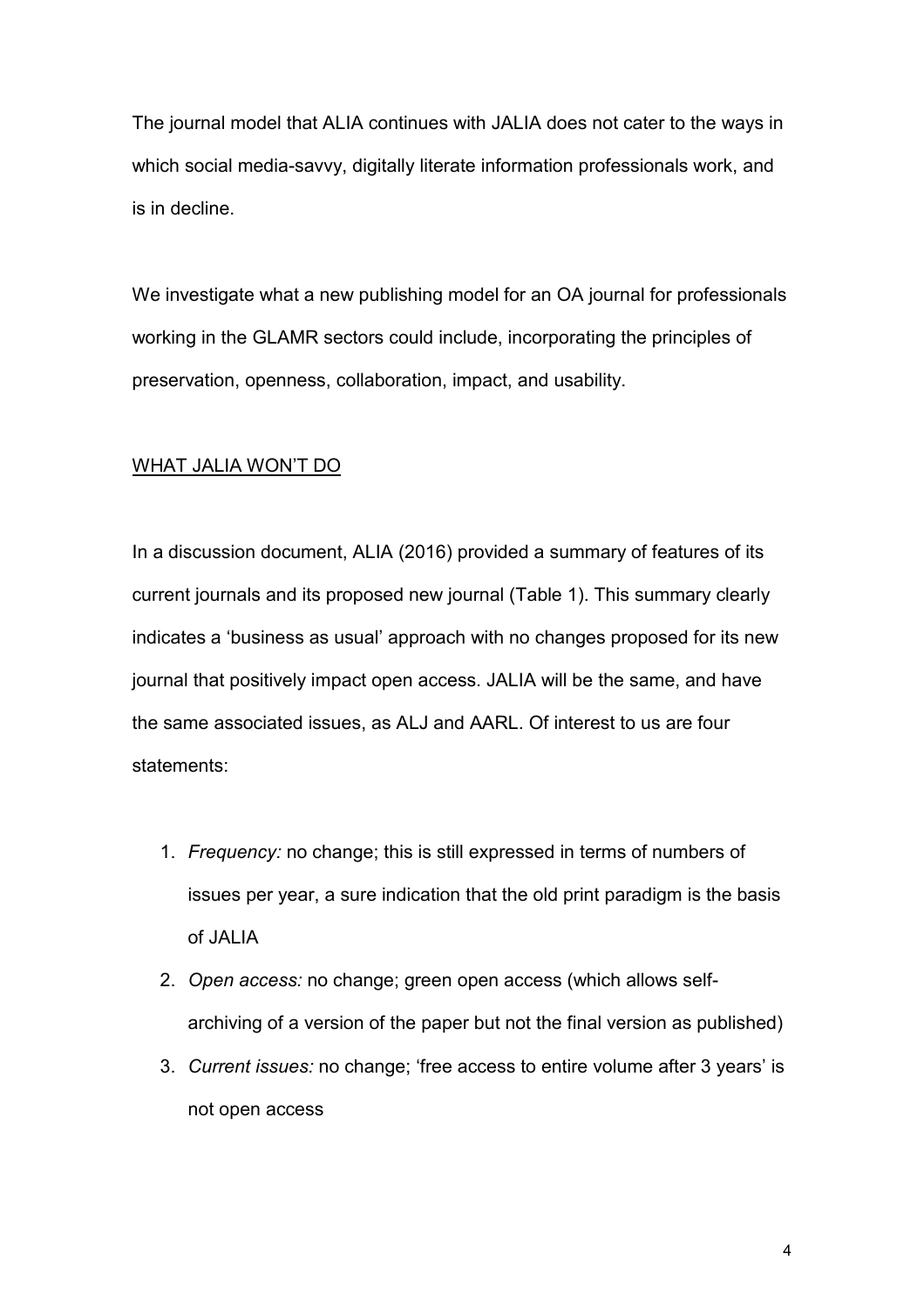4. *Format and content:* JALIA appears to offer an expansion from ALJ's and AARL's 'Print and online journal: articles and book reviews' by adding 'further online content e.g. video abstracts, blog' but this is no different from what is currently possible with ALJ and AARL

Table 1. Summary of features of journals published by ALIA (Based on ALIA, 2016).

|                  | <b>Australian</b>       | <b>Australian</b>                      | <b>JALIA: Journal</b>       |
|------------------|-------------------------|----------------------------------------|-----------------------------|
|                  | <b>Library Journal</b>  | <b>Academic and</b><br><b>Research</b> | of the<br><b>Australian</b> |
|                  |                         |                                        |                             |
|                  |                         | <b>Libraries</b>                       | <b>Library and</b>          |
|                  |                         |                                        | <b>Information</b>          |
|                  |                         |                                        | <b>Association</b>          |
| Year established | 1951                    | 1970                                   | 1951/new title              |
|                  |                         |                                        | 2017                        |
| Frequency        | 4 issues per            | 4 issues per                           | 4 issues per                |
|                  | annum                   | annum                                  | annum                       |
| Subscriptions    | <b>Included in ALIA</b> | General                                | <b>Included in ALIA</b>     |
|                  | Institutional           | subscription                           | Institutional               |
|                  | Membership and          |                                        | Membership and              |
|                  | by subscription         |                                        | general                     |
|                  |                         |                                        | subscription                |
| Availability     | More than 20,000        | More than                              | More than                   |
|                  | libraries around        | 20,000 libraries                       | 20,000 libraries            |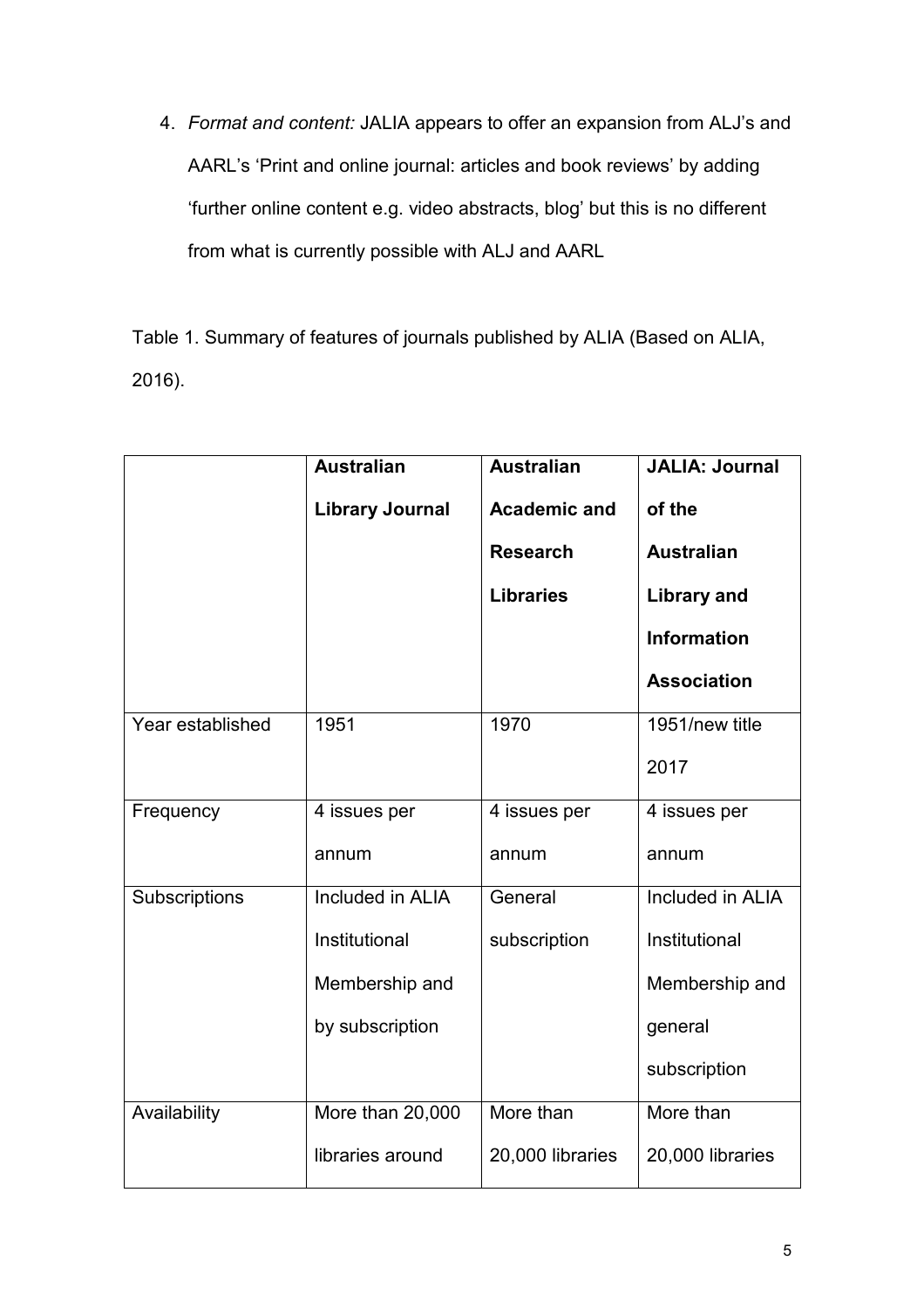|                         | the world, through            | around the           | around the world, |
|-------------------------|-------------------------------|----------------------|-------------------|
|                         | T&F and its                   | world, through       | through T&F and   |
|                         | partners                      | T&F and its          | its partners      |
|                         |                               | partners             |                   |
| Open access             | Green open                    | Green open           | Green open        |
|                         | access                        | access               | access            |
| <b>Back issues</b>      | Complete from                 | Complete from        | Complete from     |
| digitised and freely    | 1989 and dating               | 1988 (28             | 2017              |
| available on T&F        | back to Vol 6 1957            | volumes of 46)       |                   |
| website                 | $(38 \text{ volumes of } 64)$ |                      |                   |
| <b>Current issues</b>   | Free access to                | Free access to       | Free access to    |
|                         | entire volume after           | entire volume        | entire volume     |
|                         | 3 years                       | after 3 years        | after 3 years     |
| <b>Editors</b>          | <b>Ross Harvey</b>            | Gaby Haddow          | Gaby Haddow       |
|                         | $(2014 - 2016)$               | and Mary Anne        | and Mary Anne     |
|                         |                               | <b>Kennan (2012-</b> | Kennan (2017 - )  |
|                         |                               | 2016)                |                   |
| <b>Editorial Boards</b> | 7 LIS experts from            | 9 LIS experts        | To be             |
|                         | academic, special             | from academic        | reconstituted     |
|                         | and public libraries          | and collecting       |                   |
|                         |                               | institutions         |                   |
| <b>Authors</b>          | Practitioners,                | Mainly               | Practitioners,    |
|                         | researchers,                  | researchers and      | researchers,      |
|                         | academics                     | academics            | academics         |
| Format and content      | Print and online              | Print and online     | Print and online  |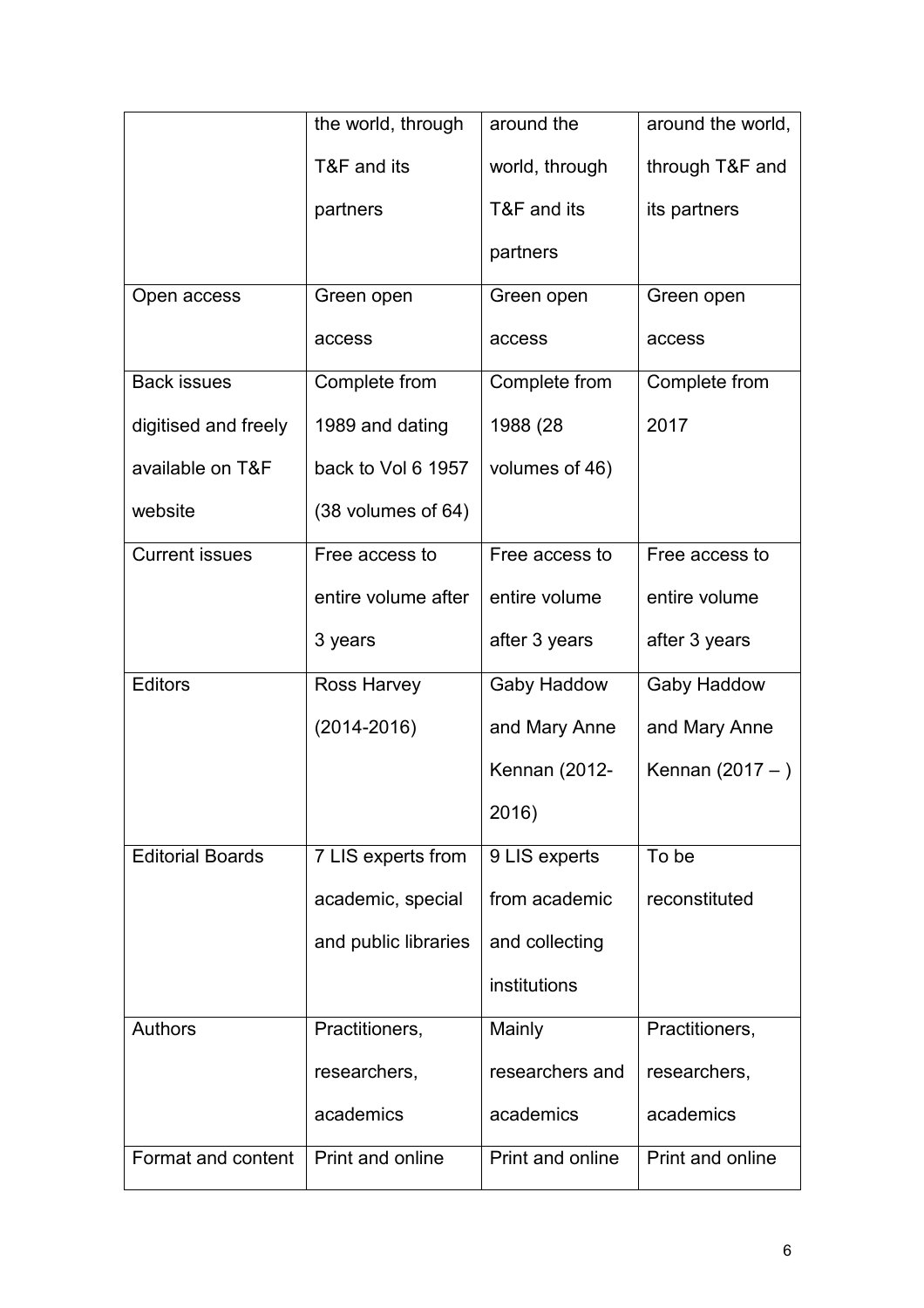|                     | journal; articles    | journal; articles | journal; articles |
|---------------------|----------------------|-------------------|-------------------|
|                     | and book reviews     | and book          | and book          |
|                     |                      | reviews           | reviews; further  |
|                     |                      |                   | online content    |
|                     |                      |                   | e.g. video        |
|                     |                      |                   | abstracts, blog   |
| Peer review         | Majority of articles | All articles      | Majority of       |
| (double-blind)      |                      |                   | articles          |
| Downloads/citations | More full text       | More citations    | Strengths of ALJ  |
|                     | downloads than       | than ALJ          | and AARL          |
|                     | <b>AARL</b>          |                   |                   |
| 2014 impact factor  | 0.140                | 0.424             | To be             |
|                     |                      |                   | determined        |

# NEW CHALLENGES AND APPROACHES

The model on which ALJ and AARL, and now JALIA, are based no longer meets the requirements of readers, and does not cater to the ways in which digitally literate information professionals work. The audiences for old-model journals are limited and declining, and the costs of purchasing journals and publishing in them are increasing. Willinsky (2016) has likened Elsevier's response to the recent Sci-Hub case, where millions of research papers were released online, to Napster challenging 'an ageing industry trying to maintain a terribly profitable – but outdated – business model'. What the Sci-Hub situation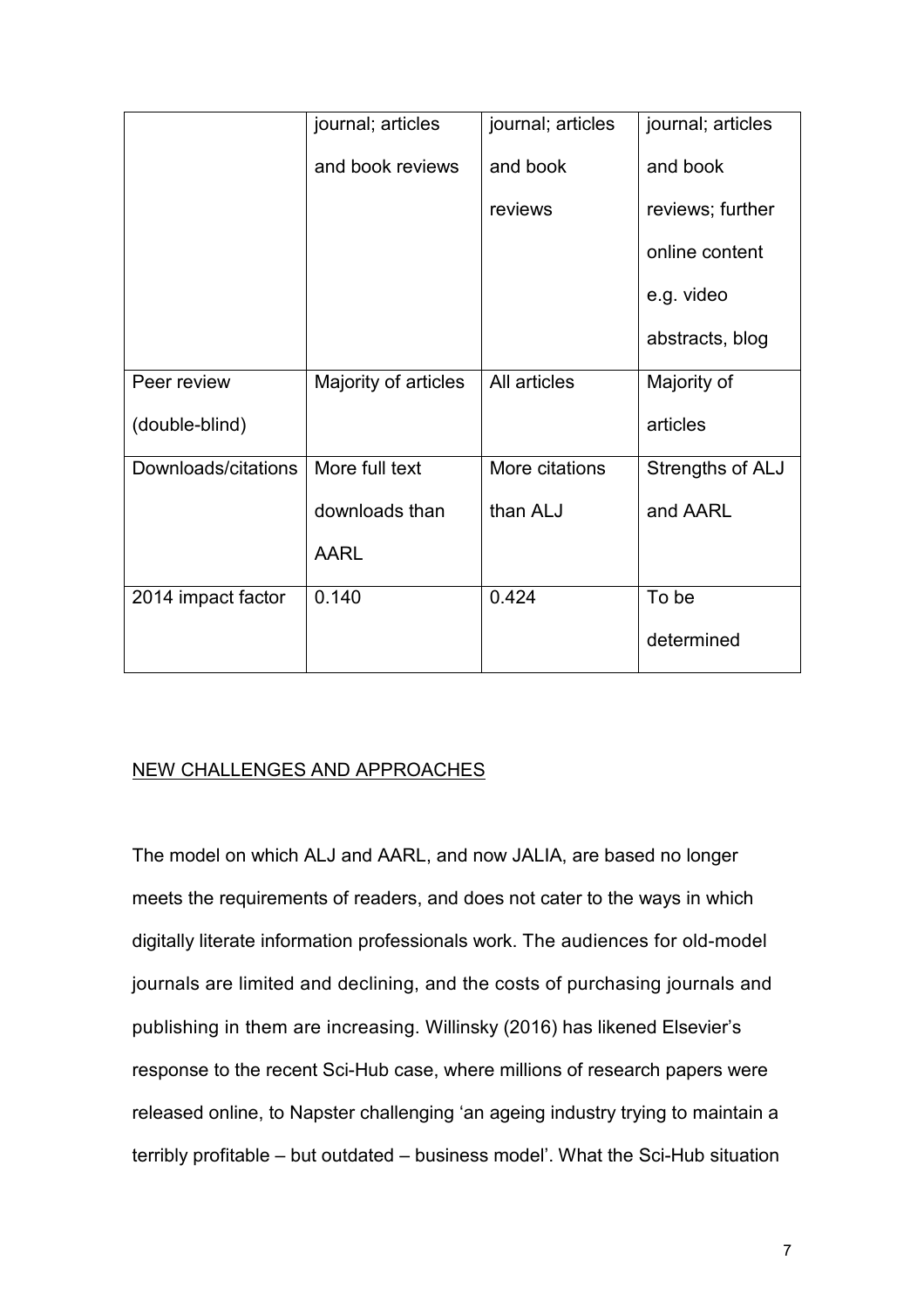demonstrates is a response to the 'old economy', 'an impatience with the lingering monopoly pricing of journal subscriptions that causes even Harvard to baulk' (Willinsky, 2016). But it would be wrong to write off the major journal publishers as moribund, as Elsevier's purchase in May 2016 of the Social Science Research Network (SSRN) preprint server indicates (Van Noorden, 2016).

The content of a new OA journal is probably the key area where there is potential for change from the old paradigm print-based journal model. It should accommodate a much wider range than the old models allow. It should ideally be a model for everything that GLAMR professionals want to read and access. There must be a place for the kind of material already published in traditional journals: research papers, case studies, and opinion pieces. Any GLAMR journal, we contend, must seek new authors to contribute, and special attention needs to be paid to encouraging their participation and supporting them through the process. Material found only occasionally or not at all in traditional journals can readily be accommodated in a new journal model.

It seems to us no longer useful to separate LIS from other components of the GLAMR sectors. These sectors are increasingly interconnected, driven especially by digital imperatives. A new journal model must therefore encourage all sectors from the field to contribute, to share projects, research, etc. – not just libraries, but galleries, museums, archives, information managers working in business and government sectors, and digital humanities academics and practitioners. An ambitious aim would be for a new journal model to host and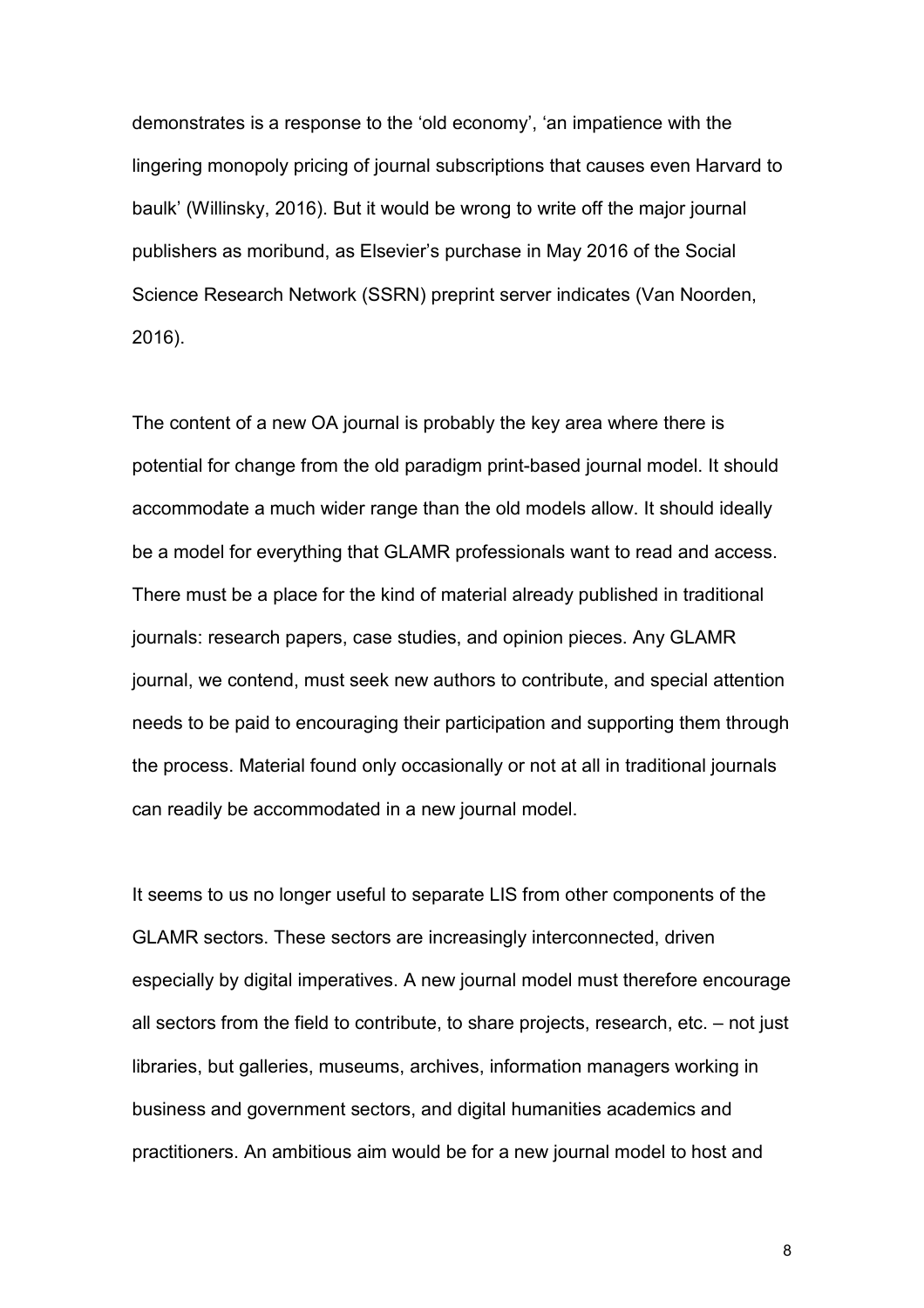provide access over time to content that GLAMR professionals want to read and access. This model would be a continually evolving one that is able to incorporate new ideas inspired by the capability of new digital tools.

#### PRINCIPLES OF A NEW JOURNAL

What should a new journal be? What principles in the current research and professional environments should it accommodate?

Our starting point is free access to all, a central tenet of librarianship. We note that *free access* is not the same as *free of charge*, but are guided by Searle's comments that a journal 'is free for authors to submit their work [and] is free for readers to access journal articles', and provides for re-use without charge through Creative Commons licences (Searle, 2016). The American Library Association (ALA) provides clear guiding principles for the core values of librarianship (ALA, 2004), which we use to frame our discussion of principles to be included in a new journal model. From ALA's eleven core values (Access, Confidentiality/Privacy, Democracy, Diversity, Education and Lifelong Learning, Intellectual Freedom, Preservation, The Public Good, Professionalism, Service, and Social Responsibility) we repurpose five for our model:

- 1. Preservation
- 2. Openness
- 3. Collaboration
- 4. Impact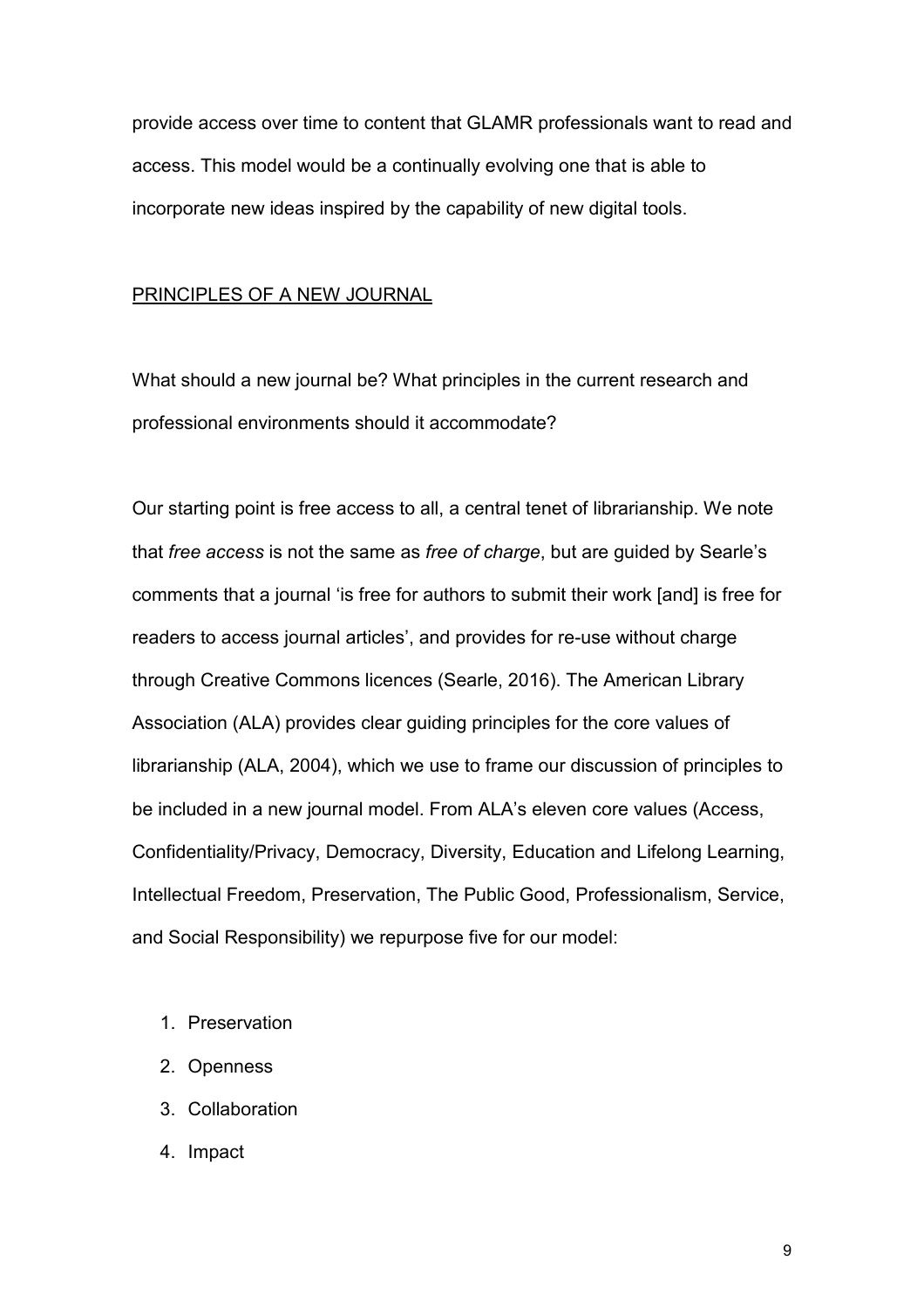## 5. Usability

#### **Preservation**

The aim of preservation is to make material available for use and reuse (Oliver & Harvey, 2016, chapter 15). For journal content to be used and then reused in the future it needs to be persistent: that is, available in an understandable form at the time it is requested for use.

Recent scientific publishing (and increasingly humanities publishing) is encouraging the deposit of the data from which the article was developed into a public repository, sometimes one provided by the journal's publisher. In this way, research outputs and data can be reused and conclusions can be verified. An OA journal has the ability to promote this principle and make it happen. The journal itself could operate an open-source repository, one that is formatagnostic, for all of the resources used to develop an article. Not only could this material be stored, it could be made more discoverable by linking to related material. The content does not just have to be current content – it could feature 'From the vault' content such as older conference papers, or presentations and panel discussions that can be used, with appropriate considerations of copyright and IP issues, to inform and enrich current debate about various issues affecting the GLAMR sectors.

#### **Openness**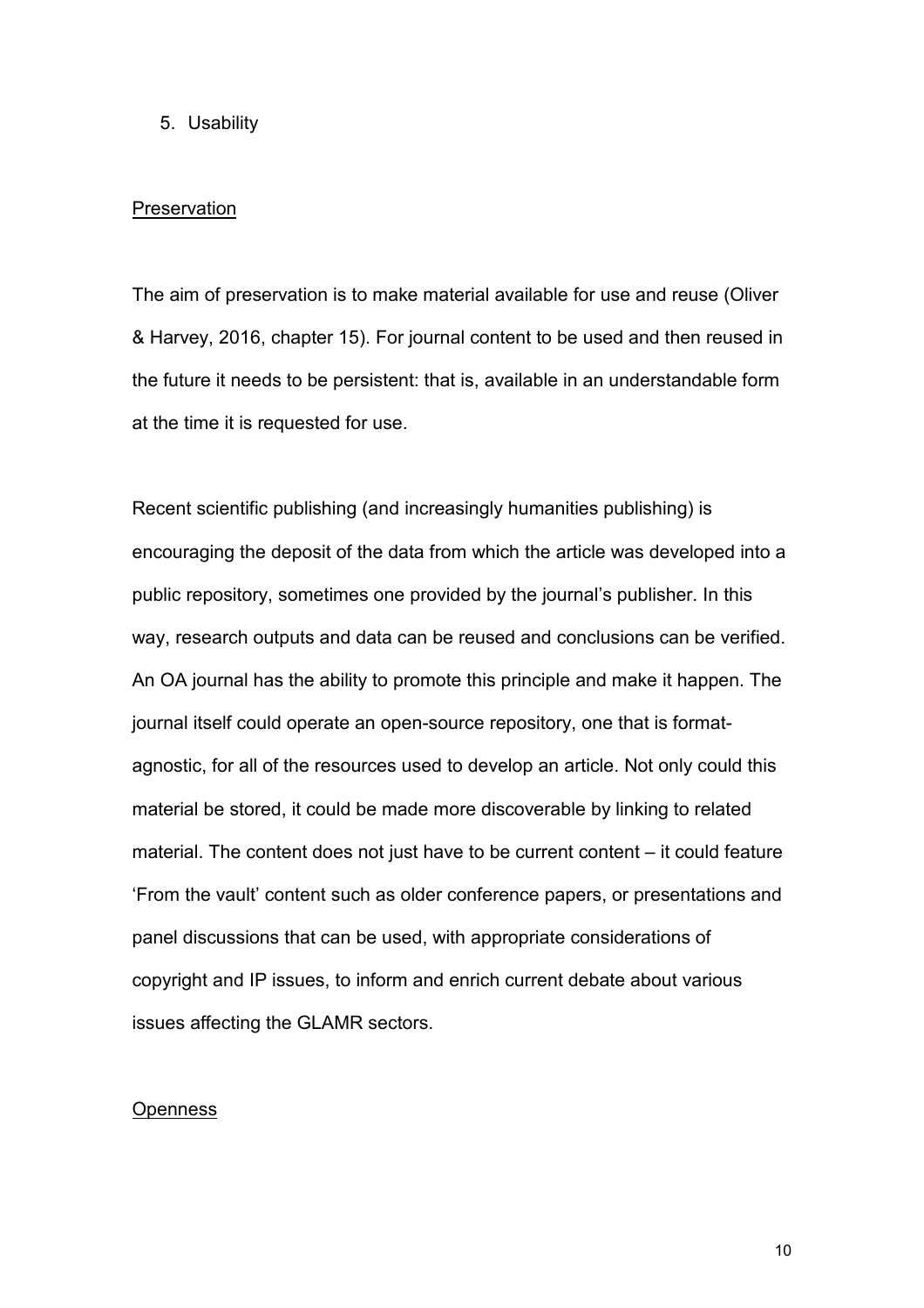Open Access is being driven by changing expectations from funding bodies, government, academia, and the public, and is particularly relevant to the GLAMR professions with their 'public good' ethos. ALIA itself has a strong open access statement (2015). The OA movement aims at the free and unrestricted online availability of research results: a typical definition is 'free, immediate, permanent online access to the full text of research articles for anyone, worldwide' (EPrints, 2016). Participation in OA initiatives has many benefits: for example, to assist authors to be more widely read, and data creators such as researchers and scholars to maximise their research impact. The Budapest Open Access Initiative states that open access 'will accelerate research, enrich education, share the learning of the rich with the poor and the poor with the rich, make this literature as useful as it can be, and lay the foundation for uniting humanity in a common intellectual conversation and quest for knowledge' (Budapest Open Access Initiative, 2002).

Another aspect of openness is being open to different forms of material submitted. The restrictions of conventional print-paradigm journals no longer represent how GLAMR professionals communicate their interests and research. A responsive OA journal needs to accommodate the more traditional forms of publication, such as research papers, articles, case studies of innovative practice, and conference proceedings; and also other forms – the associated social media coverage of conferences such as Twitter feeds and Storify boards, data, blogs, other social media, and other forms – here the horizon is unlimited.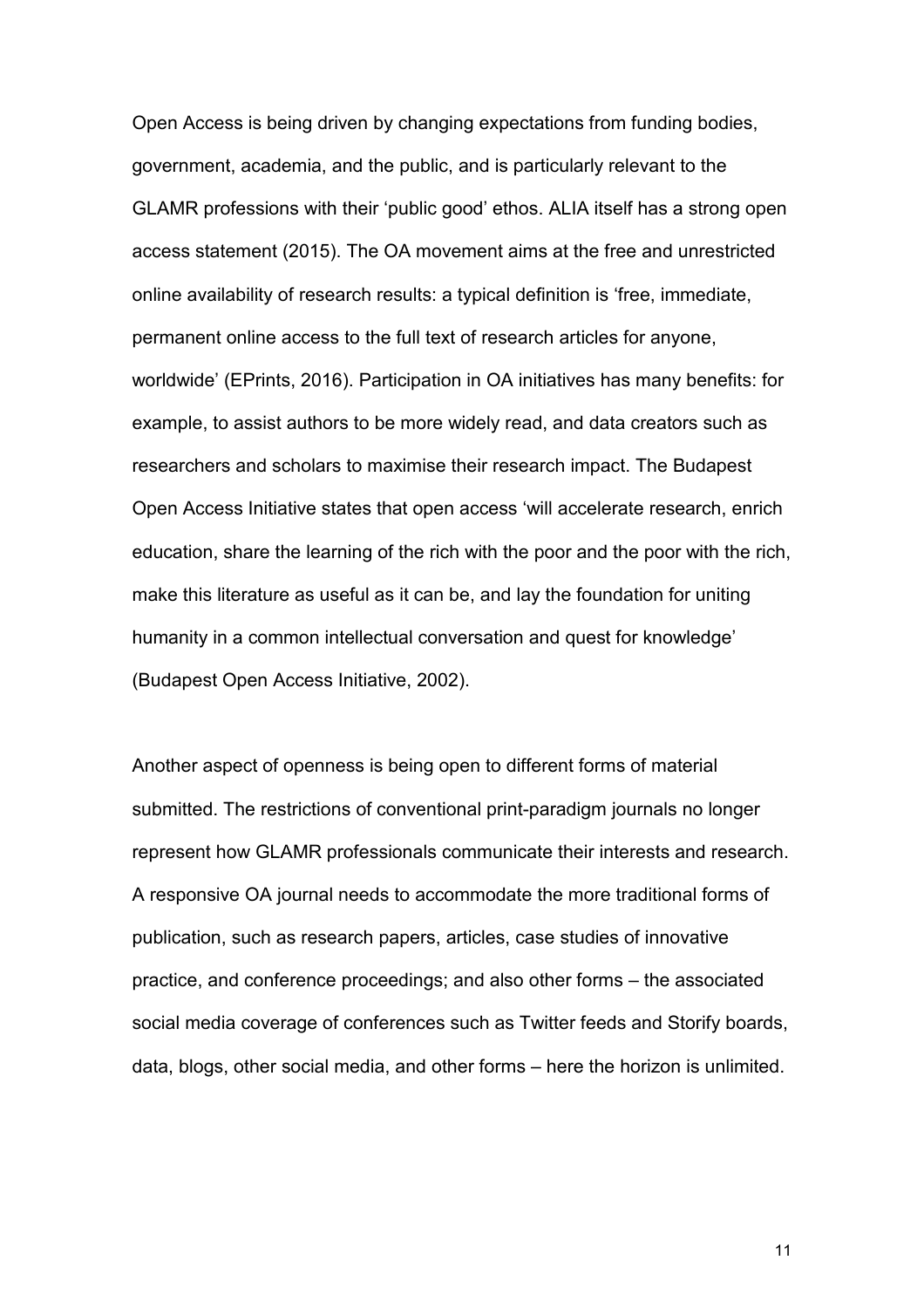Reviewing is an important part of maintaining the quality of a journal. Traditional double-blind peer reviewing is increasingly being considered as inefficient (Open Scholar, 2015). Openness principles can also apply to reviewing, to allow more transparency and higher quality of the reviewing process and the published result. The Frontiers Research Topic *Beyond open access* (2012) 'collects visions for a future system of open evaluation', hoping to construct an idea of a future system that 'will derive its authority from a scientific literature on community-based open evaluation'. This vision is useful for GLAMR OA publication, particularly in thinking though issues such as how to maintain quality when using community-based open evaluation. As the Frontiers Research Topic suggests, 'a grand challenge of our time … is to design the future system, by which we evaluate papers and decide which ones deserve broad attention'. This means contributing to a global effort to redesign the review process for publication. Within the GLAMR sectors, librarians and archivists are well placed to make decisions and guide this process due to their information management and archival skills (Frontiers Research Topic, 2012).

Another approach to openness is to use only open source tools. These are plentiful and new tools are constantly being developed (for example, eLife Continuum (Mulvaney, 2016).

# **Collaboration**

Current GLAMR work is based increasingly on collaboration: in fact, collaboration is often considered a hallmark of the information professions. An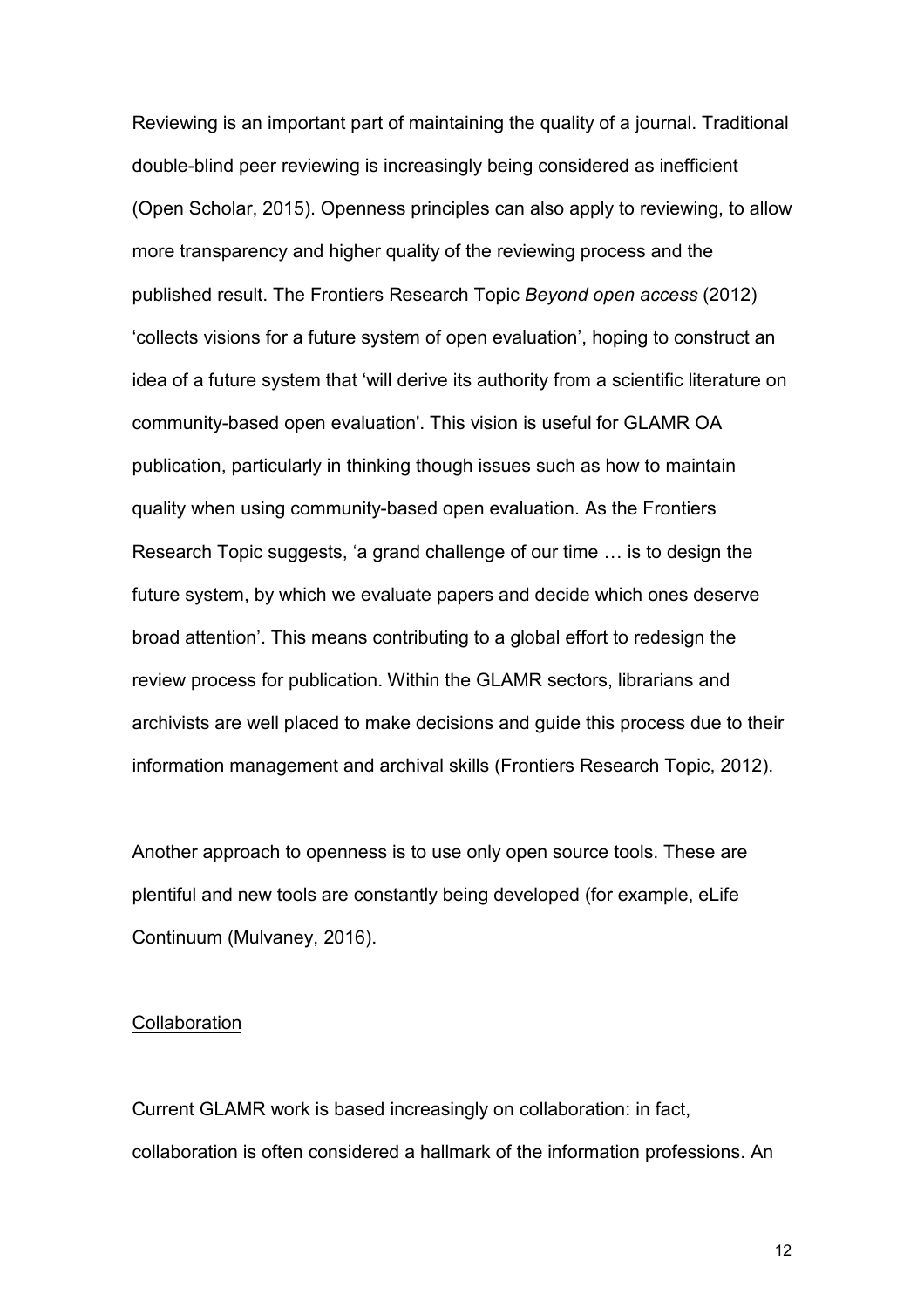OA journal should enable the fostering of communities through collaboration, providing flexibility to allow experimentation with new publishing ideas. A possible model the GLAMR sectors could emulate is the open access journal *Atmospheric Chemistry and Physics* (http://www.atmos-chem-phys.net/). Public peer review and interactive discussion makes up its two-stage publication process. Submissions that pass a quick peer review are immediately published and are available for interactive public discussion. Comments and reviews are published with the article. All contributions are archived and citable.

#### Impact

Journals based on the print-based publishing model typically measure impact by formal mechanisms, predominantly Impact Factor. These have been heavily criticised and alternatives, such as Altmetrics, are in active development. A new OA GLAMR journal could investigate how to apply alternative impact measures.

Every author wants the words, images, or data they create to have an impact. In order to have impact they must be made as visible as possible. Visibility for authors can be built in from the start with an insistence on DOIs and ORCIDs.

#### **Usability**

The conventional aims of usability apply to an online journal: it needs to be easy to use and easy to learn. Usability also applies to other aspects of an online journal. One is that it is essential to make the submission of content as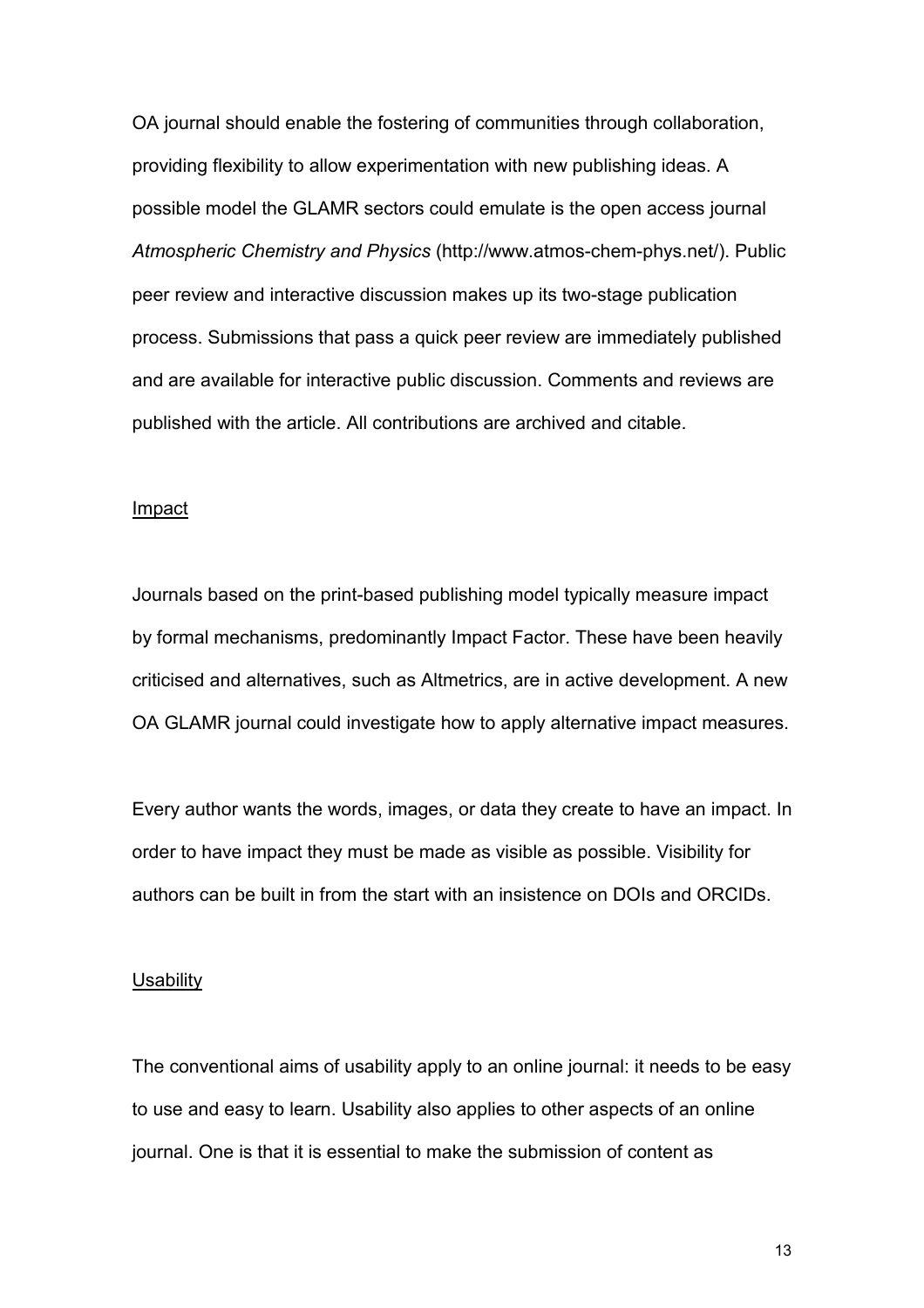straightforward as possible. Ideally the author should be able to submit material using a straightforward template with a minimum of (and preferably no) learning required. This template should also be usable for the journal editors, in that minimal manipulation is required to format the submission. Models include *Digital Humanities Quarterly* (http://www.digitalhumanities.org/dhq/), which has an XML file with markup for submission.

## WHAT DO READERS OF LIS JOURNALS WANT NOW?

ALIA consulted with its members about the future of its journal publishing, but the timing of its call suggests that members' submission played little or no part in the ALIA Board's decision. (The final announcement from ALIA about its decision is available at https://www.alia.org.au/news/14122/journal-consultationupdate). This point was not lost on some members, as a Twitter backlash indicated: for examples see https://twitter.com/wragge/status/712048810525138945 and https://twitter.com/wragge/status/712049260716531714. (The considerable engagement on Twitter of GLAMR professionals is one of the attributes that our

new model for journal publishing seeks to harness.)

To solicit the views of the Australian LIS profession about what is wanted or needed in a new professional publishing model, a request was made on Twitter by Jaye Weatherburn on 22 March 2016. Although the number of respondents was very small, the quality and thoughtfulness of their responses, and their standing in the profession, make the response worth considering. Respondents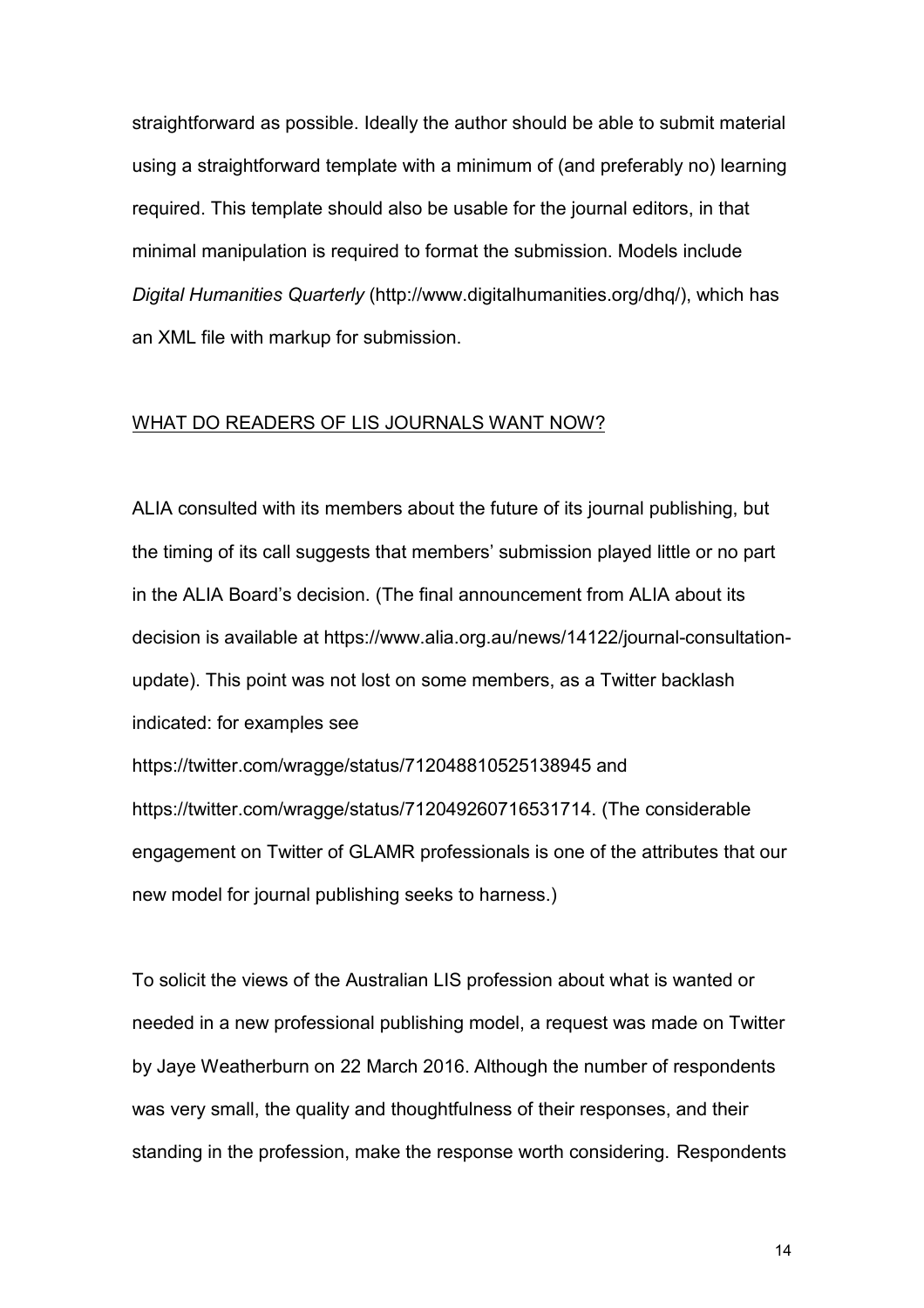strongly expressed the opinion that ALIA missed 'an important opportunity to demonstrate leadership in the open access debate' by not making the new journal fully open access: 'freely available online, no embargoes, no APCs, and with licenses (CC-BY) that facilitate reuse' (Sherratt, 2016). It was pointed out that ALIA's approach to publishing was not consistent with its promotion of freedom of access to information, and that ALIA should be demonstrating leadership in this respect. Two respondents noted that there are many LIS journals that are already fully open access, 'so it clearly can be done' (S. Searle, email to J. Weatherburn, 1 April 2016). Searle's submission to ALIA's consultation on journal publishing (2016) gives specifics: 'The [Directory of Open](https://doaj.org/)  [Access Journals](https://doaj.org/) (DOAJ) lists more than sixty journals worldwide that meet these criteria, including well-respected publications like the [Journal of](http://jlsc-pub.org/)  [Librarianship and Scholarly Communication](http://jlsc-pub.org/) and the [International Journal of](http://www.ijdc.net/)  [Digital Curation'](http://www.ijdc.net/).

Respondents were asked what content, features, and mechanisms they would like to see in an OA journal (Table 2). In addition to the basic OA requirements ('freely available with licenses that encourage reuse'), other highly desirable features include: the possibility of experimenting with form beyond PDF; no print version; using web technologies allowing for enriched text, especially linked open data; peer review (preferably open) as a necessity; content focused on Australia; CC-BY licensing by default; a range of metrics including Altmetrics; DOIs; rolling publication in place of scheduled 'issues'; easy social media sharing of content; and the ability to interact through comments and forums.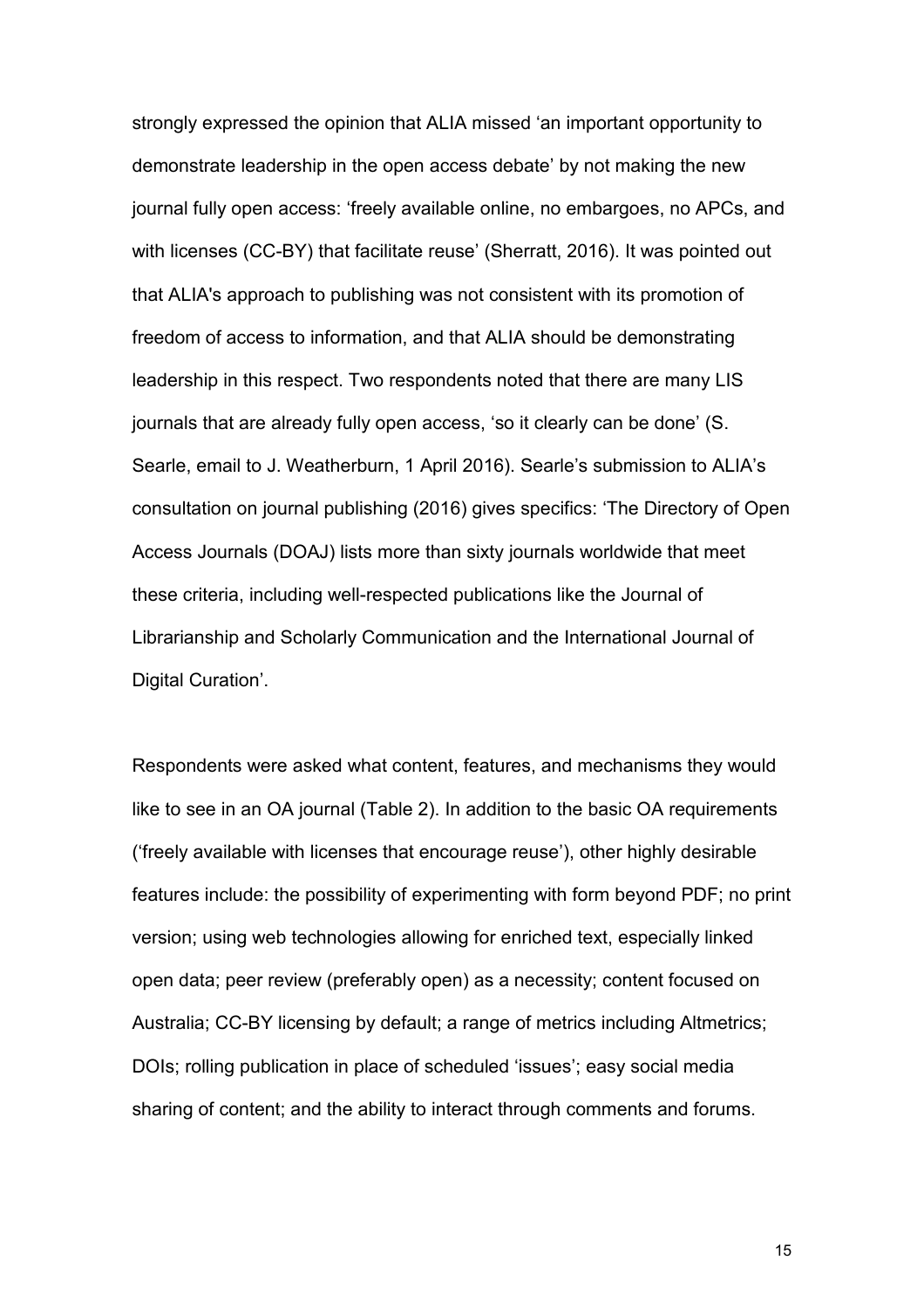Table 2. Content, features and mechanisms in a new OA journal suggested by respondents.

| <b>Experiments with</b> | Demonstrate the possibilities of forms of publication     |
|-------------------------|-----------------------------------------------------------|
| form                    | beyond the PDF; 'I'm heartily sick of PDFs'; 'HTML not    |
|                         | PDFs'                                                     |
|                         | Combining historical narrative with Linked Open Data to   |
|                         | create a new form of online publication                   |
|                         | A GLAMR journal that enabled rich contextual linkage      |
|                         | A print version is unnecessary                            |
| Uses web                | Online version should be published using web              |
| technologies            | technologies with option to download in multiple          |
|                         | formats                                                   |
|                         | Explore the possibilities of enriched text, in particular |
|                         | making use of Linked Open data to deliver structured      |
|                         | metadata and citations, and to define relationships with  |
|                         | other online sources                                      |
|                         | Open data integration                                     |
|                         | DOIs, archived links                                      |
|                         | Simple, web-native referencing (hypertext has existed     |
|                         | for over 30 years)                                        |
| Reviewing               | Peer reviewed (preferably open; if not open, then         |
|                         | double-blind – definitely not single-blind)               |
| Content                 | Broad (no academic/public/systems/whatever                |
|                         | specialisation)                                           |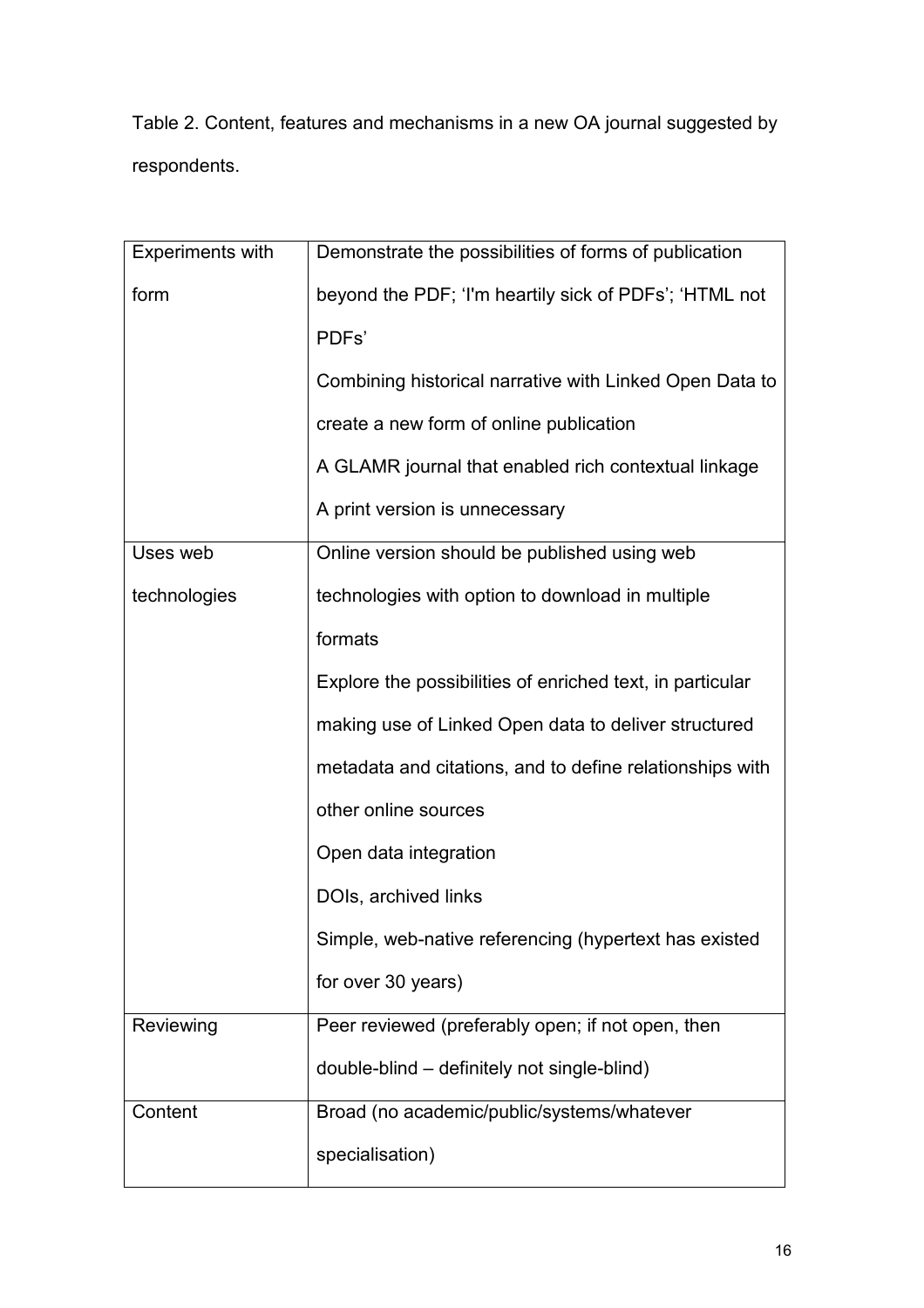|                 | Clear, active-voice writing                                  |
|-----------------|--------------------------------------------------------------|
|                 | Supplementary content (e.g. multimedia and datasets)         |
| Licensing       | CC-BY licensing by default, but giving authors options       |
|                 | for other licensing                                          |
|                 | A clear explanation of what each license                     |
|                 | actually means                                               |
| <b>Metrics</b>  | <b>Altmetrics</b>                                            |
|                 | <b>ORCID API integration</b>                                 |
| Scheduling      | Rolling publication instead of less frequent 'issues'        |
|                 | A publish-when-it's-ready schedule, or at least a weekly     |
|                 | release schedule                                             |
| Production      | Articles submitted and edited in Markdown                    |
|                 | Editorial process, especially to help new authors refine     |
|                 | an idea or polish their work (i.e. not just accept / reject) |
|                 | Publish under a version-control system to allow all          |
|                 | versions from submission through to 'final' draft to be      |
|                 | viewable                                                     |
|                 | <b>Citation support</b>                                      |
| Links / sharing | Easy social media sharing                                    |
|                 | Live links to cited works and other resources                |
|                 | Ability to interact through comments / forums                |

# WHAT TO INCLUDE IN AN OA JOURNAL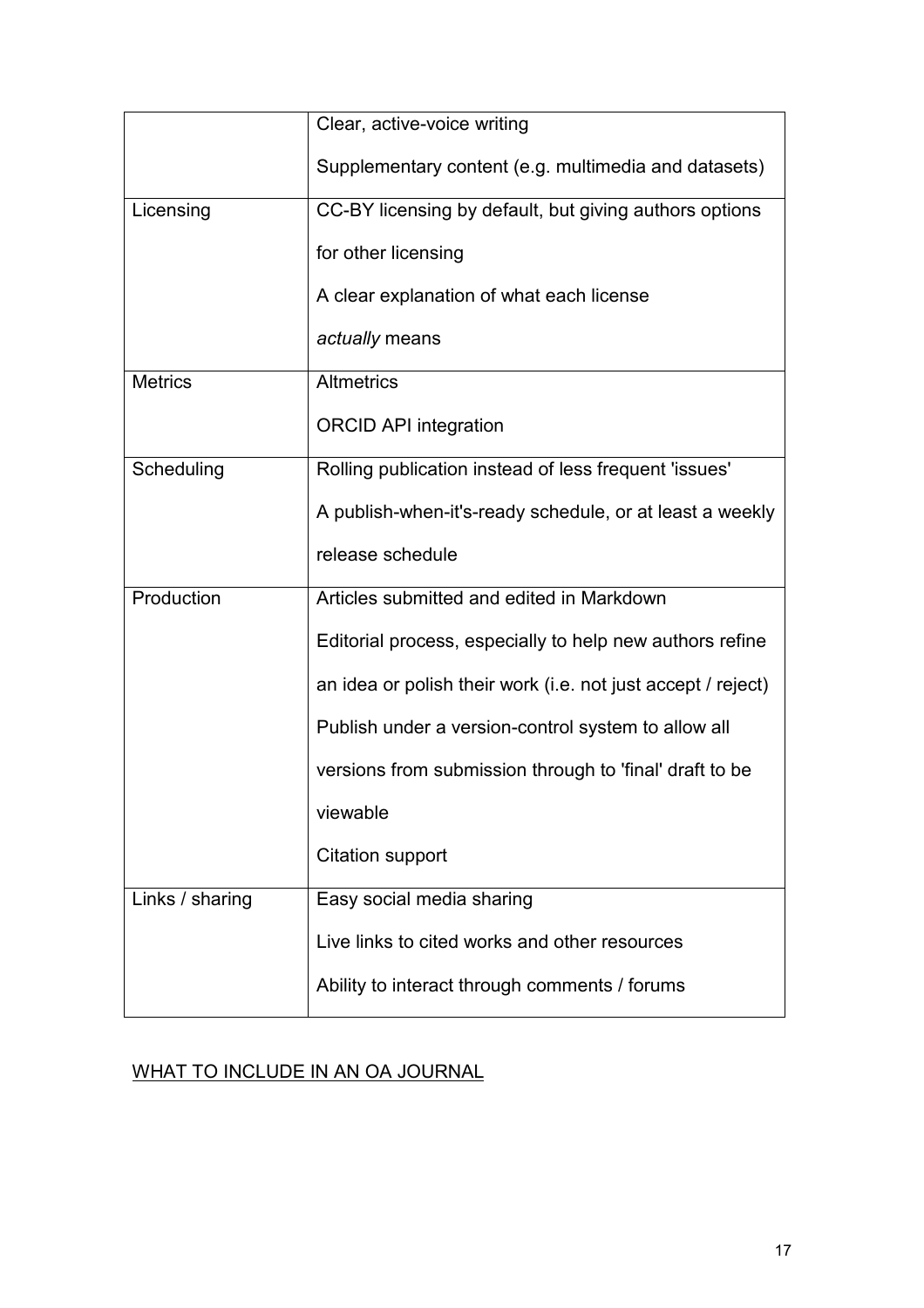Our examination of new approaches, principles, and the views of a small section of the GLAMR community suggest what new kinds of content a new model OA GLAMR journal could include. Such a journal now has no option but to be fully aware of and use social media, 'now a vital part of scholarly communications' (Michael, 2016). Examples of what could be included, with appropriate copyright clearance if relevant, are:

- Conference papers with their associated content: there is nothing new in publishing conference papers, but we have not seen anywhere the publication also of associated online content that has the potential to enhance the narrative and context around such events – such as social network coverage (Storify stories/timelines of conference hashtags). With a new journal model, editors will be able to approach symposia and other gatherings in emerging fields, such as the Citizen Heritage Symposium (http://www.citizenheritage.com/symposia), to provide a home for their output.
- Twitter hashtags: conversations that are ongoing in a series. For example, the hashtag #auslibchat has a large participant rate, and the issues covered so far ('Where's my next job?'; 'Let's talk degrees'; 'Innovative outreach'; 'Metadata trends'; 'Inter- and intra-organisation collaboration') have important insights for the profession, and arguably have important ongoing benefits for new graduates and LIS students as a resource. Many new discussion articles can be generated from the ideas raised in this social media peer discussion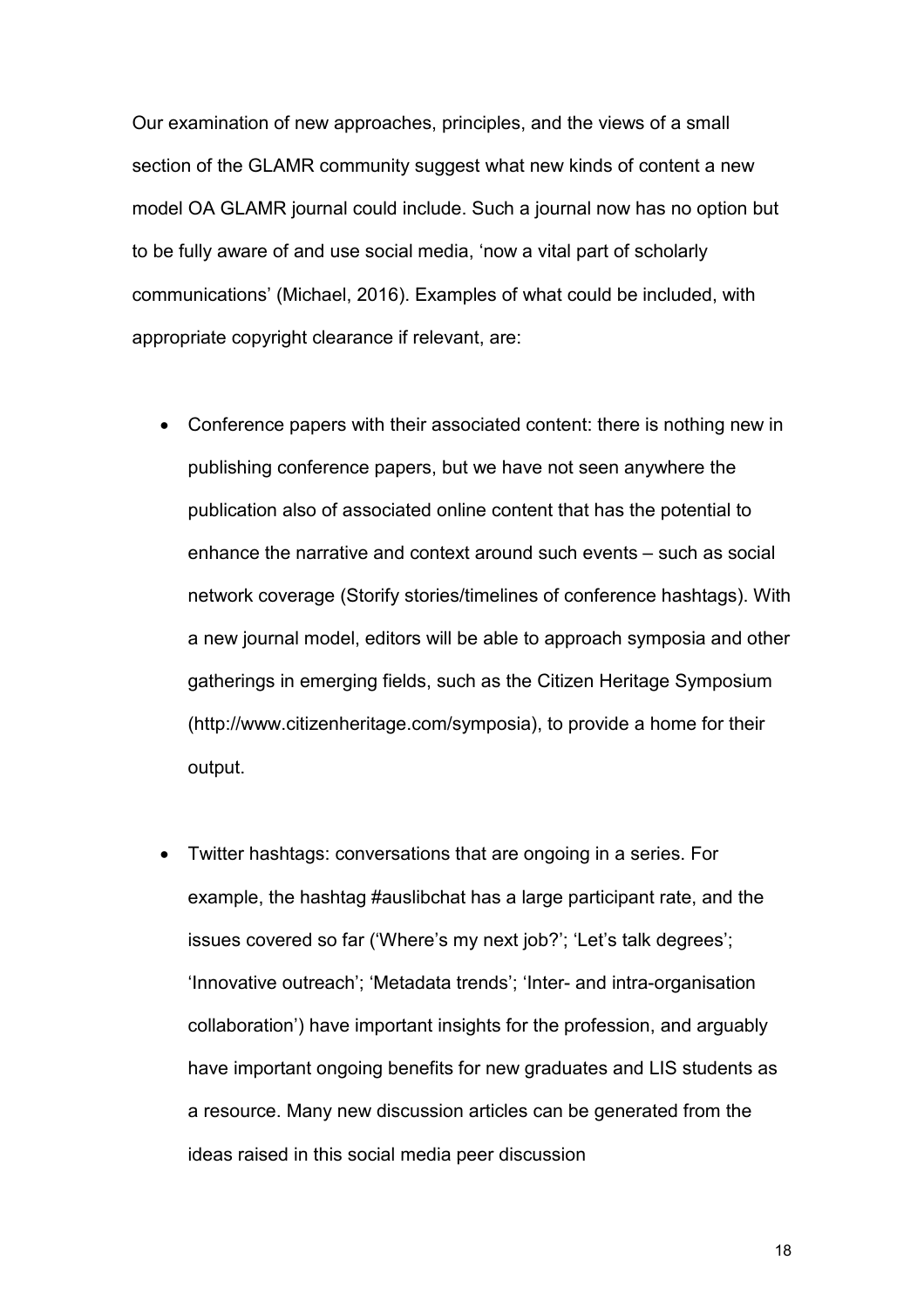[\(https://alianewgrads.wordpress.com/2016/01/15/introducing](https://alianewgrads.wordpress.com/2016/01/15/introducing-auslibchat/)[auslibchat/\)](https://alianewgrads.wordpress.com/2016/01/15/introducing-auslibchat/).

- Blogs. Blogs relevant to the journal's scope could be pulled in from the AusGLAM blogs feed (https://twitter.com/ausglamblogs), as well as being submitted by blog authors through a blog deposit form. Blogs would be moderated by the editors.
- The output of self-paced learning programs like *23 (research data) Things* (http://www.ands.org.au/partners-and-communities/23-researchdata-things), and the outputs gathered from community callouts on listservs on various topics. The *23 Things* program, featuring a crowdsourced model of information-gathering, incorporates Twitter discussion and online Meetup discussion; elements from each of these forums could be transformed and utilised as continuing online resources, such as FAQs about data management, learning modules, and case studies for further learning. An example of a community callout is the *Call for Participation: Contribute a Data Event Narrative* from the JISC Research Data Management discussion list (RESEARCH-

DATAMAN@jiscmail.ac.uk). The callout states that 'librarians are increasingly taking part in organizing, planning, and partnering on datarelated events, trainings, and workshops. To better capture this knowledge, we started a project to collect data even narratives from different institutions'. While the project organisers intend to publish the case studies gathered from this initiative on the Open Science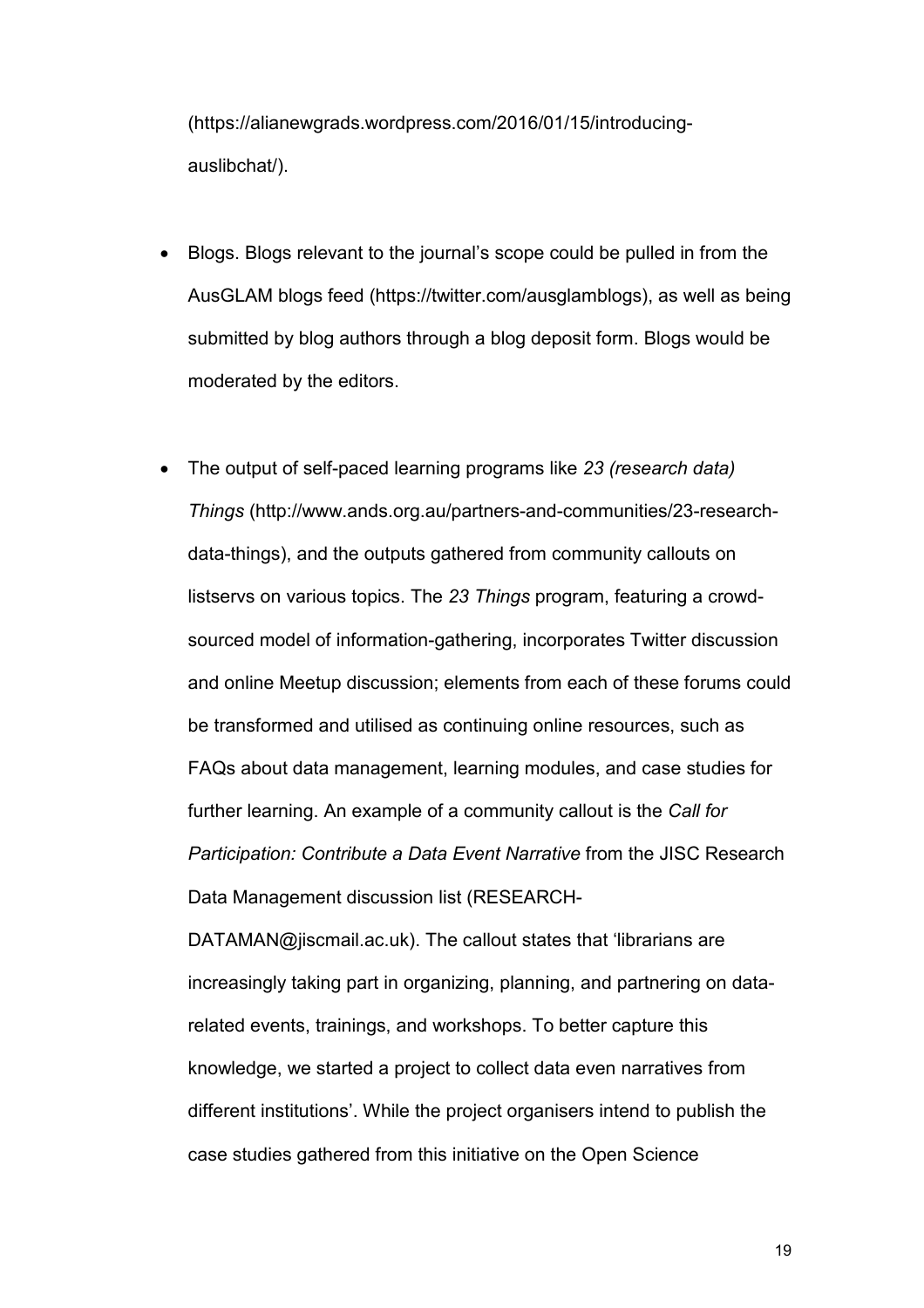Framework, similar initiatives could be undertaken by a new GLAMR journal, perhaps on a smaller scale – say a community initiative, or within an institution or organisational unit. Similarly, audio files, comments, and transcripts from panel discussions and workshops, such as *The library and information professional as practitioner-researcher?: A panel discussion* (LISRA, 2016), could be published.

• Publishing and preserving the various forms that important wide-ranging debates, movements, and protests take in the digital space. One example is the #fundTrove movement, an initiative that currently encompasses a Twitter hashtag, a Facebook page, blog posts, and numerous articles and various coverage in national media outlets. If this content is collated, published, and preserved in a central repository, it could be a valuable ongoing resource for GLAMR professionals advocating to save important cultural heritage organisations from funding cuts.

Table 1 provided a summary of features of ALIA's current journals and its proposed new journal. We add a column that allows comparison with the new model journal we propose (Table 3).

Table 3. Comparison of features of journals.

| <b>Australian</b> | <b>Australian</b> | JALIA:     | <b>New GLAMR OA</b> |
|-------------------|-------------------|------------|---------------------|
| Library           | <b>Academic</b>   | Journal of | journal             |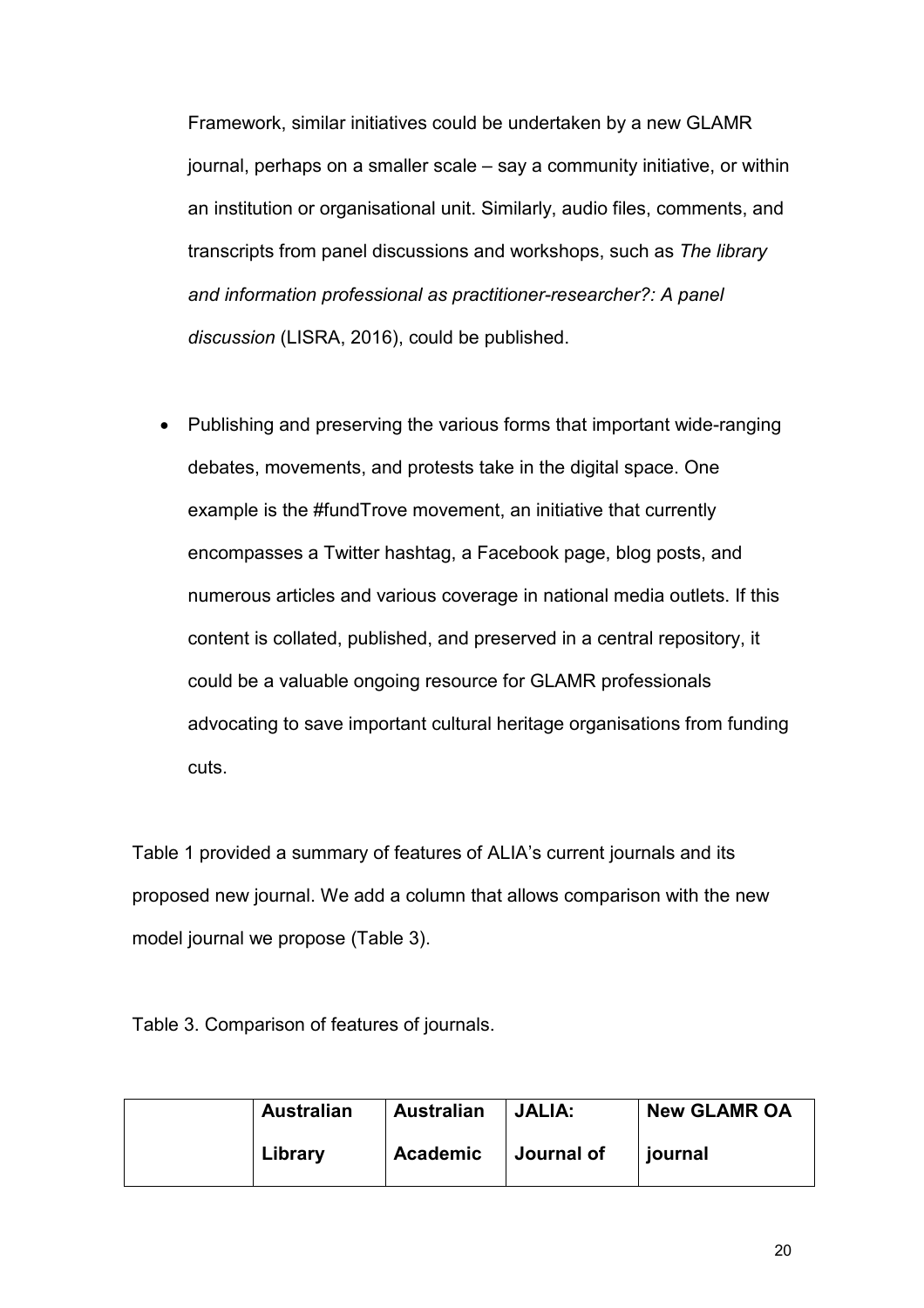|                      | <b>Journal</b> | and              | the                |                    |
|----------------------|----------------|------------------|--------------------|--------------------|
|                      |                | <b>Research</b>  | <b>Australian</b>  |                    |
|                      |                | <b>Libraries</b> | <b>Library and</b> |                    |
|                      |                |                  | <b>Information</b> |                    |
|                      |                |                  | <b>Association</b> |                    |
| Year                 | 1951           | 1970             | 1951/new title     | 2017/2018          |
| established          |                |                  | 2017               |                    |
| Frequency            | 4 issues per   | 4 issues per     | 4 issues per       | Continuous         |
|                      | annum          | annum            | annum              |                    |
| <b>Subscriptions</b> | Included in    | General          | Included in        | Free. If the model |
|                      | <b>ALIA</b>    | subscription     | <b>ALIA</b>        | was successful     |
|                      | Institutional  |                  | Institutional      | and continued      |
|                      | Membership     |                  | Membership         | beyond a trial     |
|                      | and by         |                  | and general        | stage, alternative |
|                      | subscription   |                  | subscription       | sustainable        |
|                      |                |                  |                    | funding models     |
|                      |                |                  |                    | would be           |
|                      |                |                  |                    | investigated       |
| Availability         | More than      | More than        | More than          | We envisage rapid  |
|                      | 20,000         | 20,000           | 20,000             | take-up with       |
|                      | libraries      | libraries        | libraries          | appropriate        |
|                      | around the     | around the       | around the         | promotion through  |
|                      | world,         | world,           | world,             | social media and   |
|                      | through T&F    | through T&F      | through T&F        | word-of-mouth      |
|                      | and its        | and its          | and its            | networks           |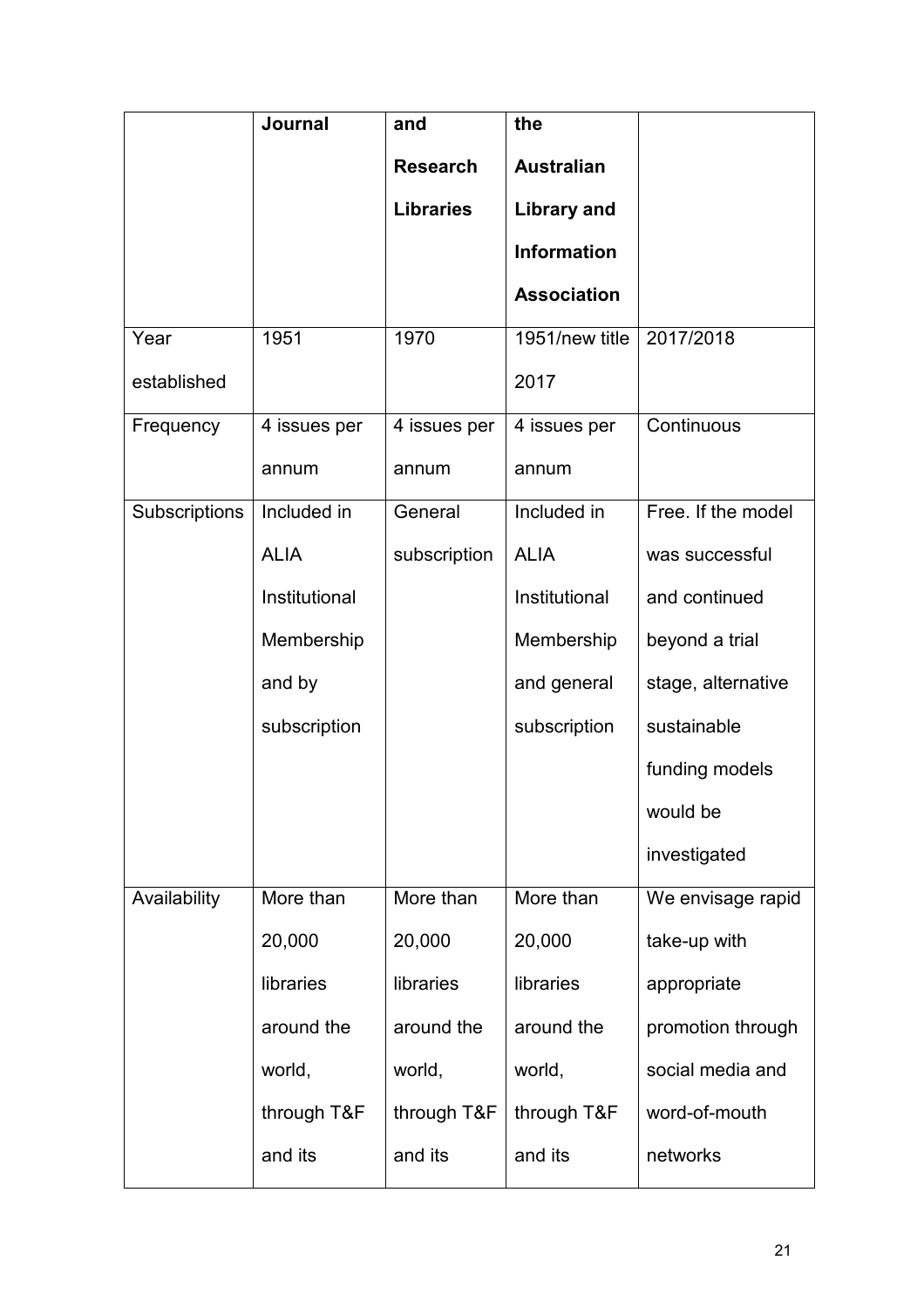|                    | partners       | partners     | partners       |                      |
|--------------------|----------------|--------------|----------------|----------------------|
| Open access        | Green open     | Green open   | Green open     | Gold open access     |
|                    | access         | access       | access         |                      |
| <b>Back issues</b> | Complete       | Complete     | Complete       | Not applicable       |
| digitised and      | from 1989      | from 1988    | from 2017      |                      |
| freely             | and dating     | (28 volumes  |                |                      |
| available on       | back to Vol 6  | of $46)$     |                |                      |
| T&F website        | 1957 (38 vols  |              |                |                      |
|                    | of $64)$       |              |                |                      |
| Current            | Free access    | Free access  | Free access    | Free access          |
| <b>issues</b>      | to entire      | to entire    | to entire      | immediately on       |
|                    | volume after   | volume after | volume after   | publication          |
|                    | 3 years        | 3 years      | 3 years        |                      |
| <b>Editors</b>     | Ross Harvey    | Gaby         | Gaby           | Invitations sent out |
|                    |                | Haddow,      | Haddow,        | for guest editors to |
|                    |                | Mary Anne    | Mary Anne      | pitch ideas around   |
|                    |                | Kennan       | Kennan         | themes               |
| Editorial          | 7 LIS experts  | 9LIS         | To be          | Representatives      |
| <b>Boards</b>      | from           | experts from | reconstituted  | from each GLAMR      |
|                    | academic,      | academic     |                | sector,              |
|                    | special and    | and          |                | business/corporate   |
|                    | public         | collecting   |                | and government       |
|                    | libraries      | institutions |                | information          |
|                    |                |              |                | professionals        |
| Authors            | Practitioners, | Mainly       | Practitioners, | Practitioners,       |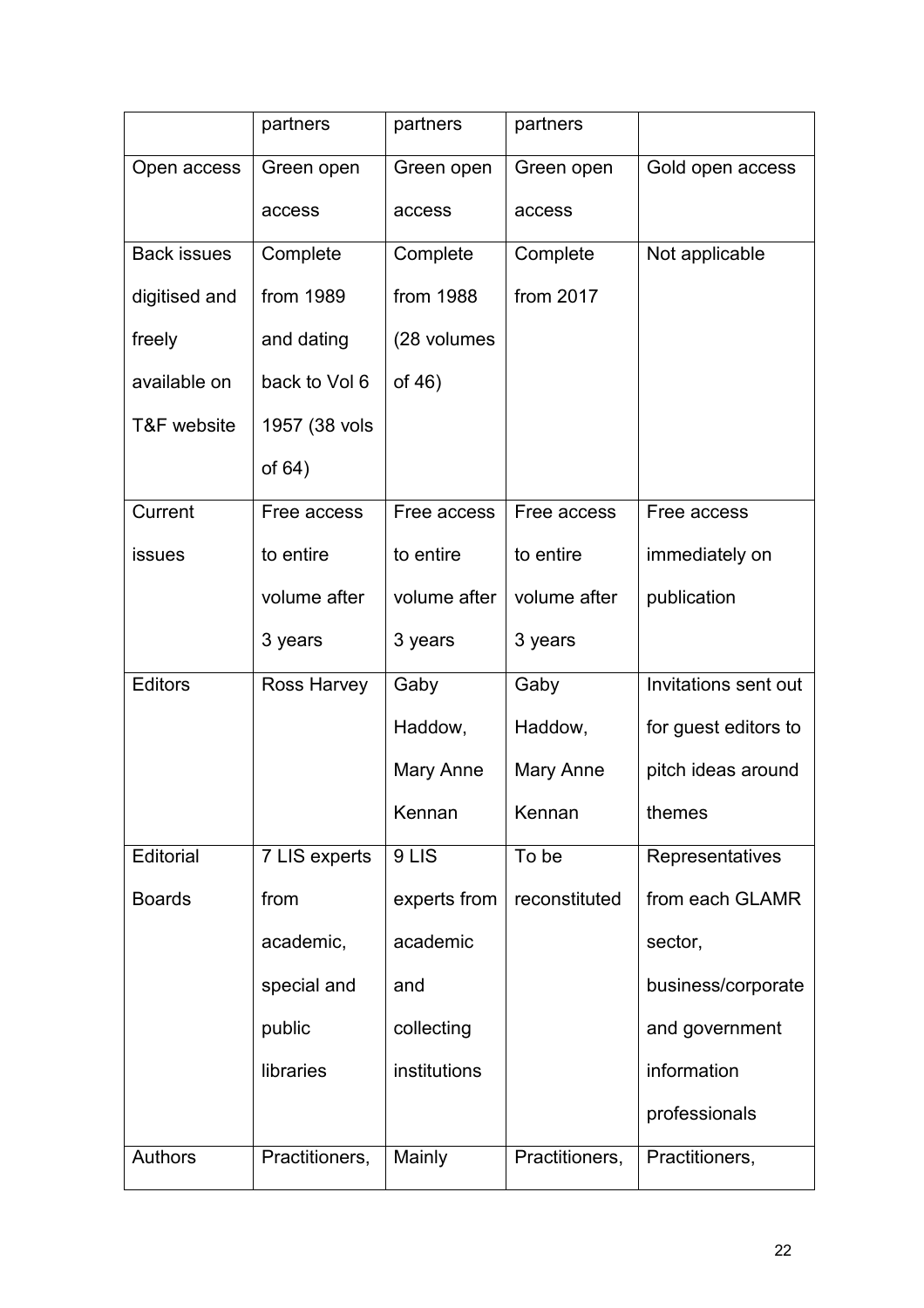|             | researchers, | researchers  | researchers    | researchers,      |
|-------------|--------------|--------------|----------------|-------------------|
|             | academics    | and          | and            | academics,        |
|             |              | academics    | academics      | students,         |
|             |              |              |                | partnerships      |
|             |              |              |                | between GLAMR     |
|             |              |              |                | sectors and       |
|             |              |              |                | journalists to    |
|             |              |              |                | increase public   |
|             |              |              |                | visibility of the |
|             |              |              |                | information       |
|             |              |              |                | professions' work |
| Format and  | Print and    | Print and    | Print and      | Online digital    |
| content     | online       | online       | online         | content           |
|             | journal;     | journal;     | journal;       |                   |
|             | articles and | articles and | articles and   |                   |
|             | book reviews | book         | book reviews;  |                   |
|             |              | reviews      | further online |                   |
|             |              |              | content eg     |                   |
|             |              |              | video          |                   |
|             |              |              | abstracts,     |                   |
|             |              |              | blog           |                   |
| Peer review | Majority of  | All articles | Majority of    | Interactive,      |
| (double-    | articles     |              | articles       | ongoing peer      |
| blind)      |              |              |                | review through    |
|             |              |              |                | online discussion |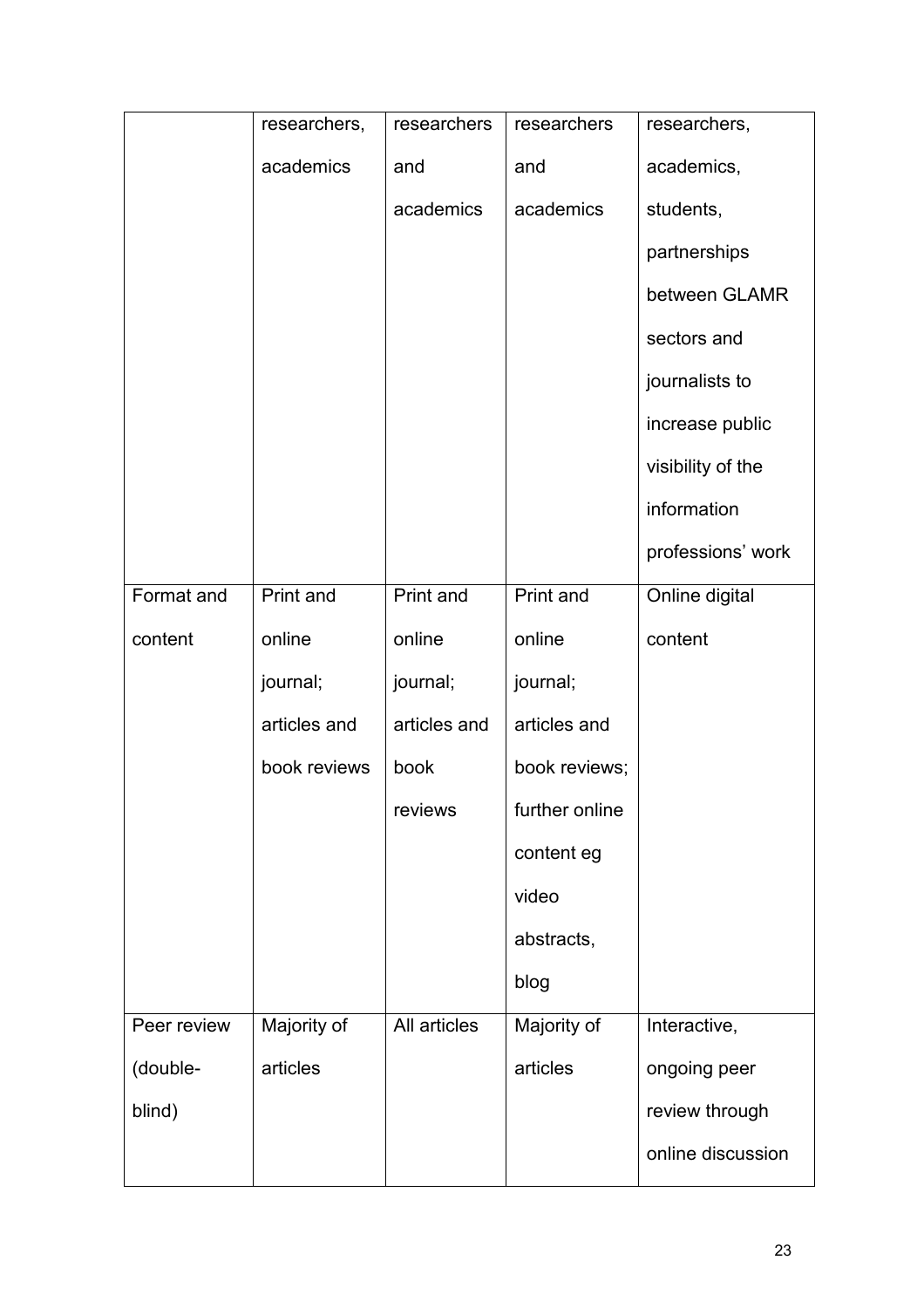|             |                |           |              | mechanisms, by      |
|-------------|----------------|-----------|--------------|---------------------|
|             |                |           |              | the GLAMR           |
|             |                |           |              | sectors and the     |
|             |                |           |              | wider public.       |
|             |                |           |              | Investigations of   |
|             |                |           |              | open reviews:       |
|             |                |           |              | such as Pubpeer-    |
|             |                |           |              | style reviews       |
|             |                |           |              | (https://pubpeer.co |
|             |                |           |              | <u>m/)</u>          |
| Downloads/  | More full text | More      | Strengths of | Not applicable      |
| citations   | downloads      | citations | ALJ and      |                     |
|             | than AARL      | than ALJ  | <b>AARL</b>  |                     |
| 2014 impact | 0.140          | 0.424     | To be        | Not applicable      |
| factor      |                |           | determined   |                     |

We provide a summary of the key features of the new OA journal we envisage

(Table 4).

Table 4: Features of a new OA journal model.

| Aim | To host and provide access over time to everything that GLAMR  |
|-----|----------------------------------------------------------------|
|     | professionals want to read and access, and to be a continually |
|     | evolving and innovative model, able to incorporate new ideas   |
|     | inspired by the digital capabilities and tools we now have and |
|     |                                                                |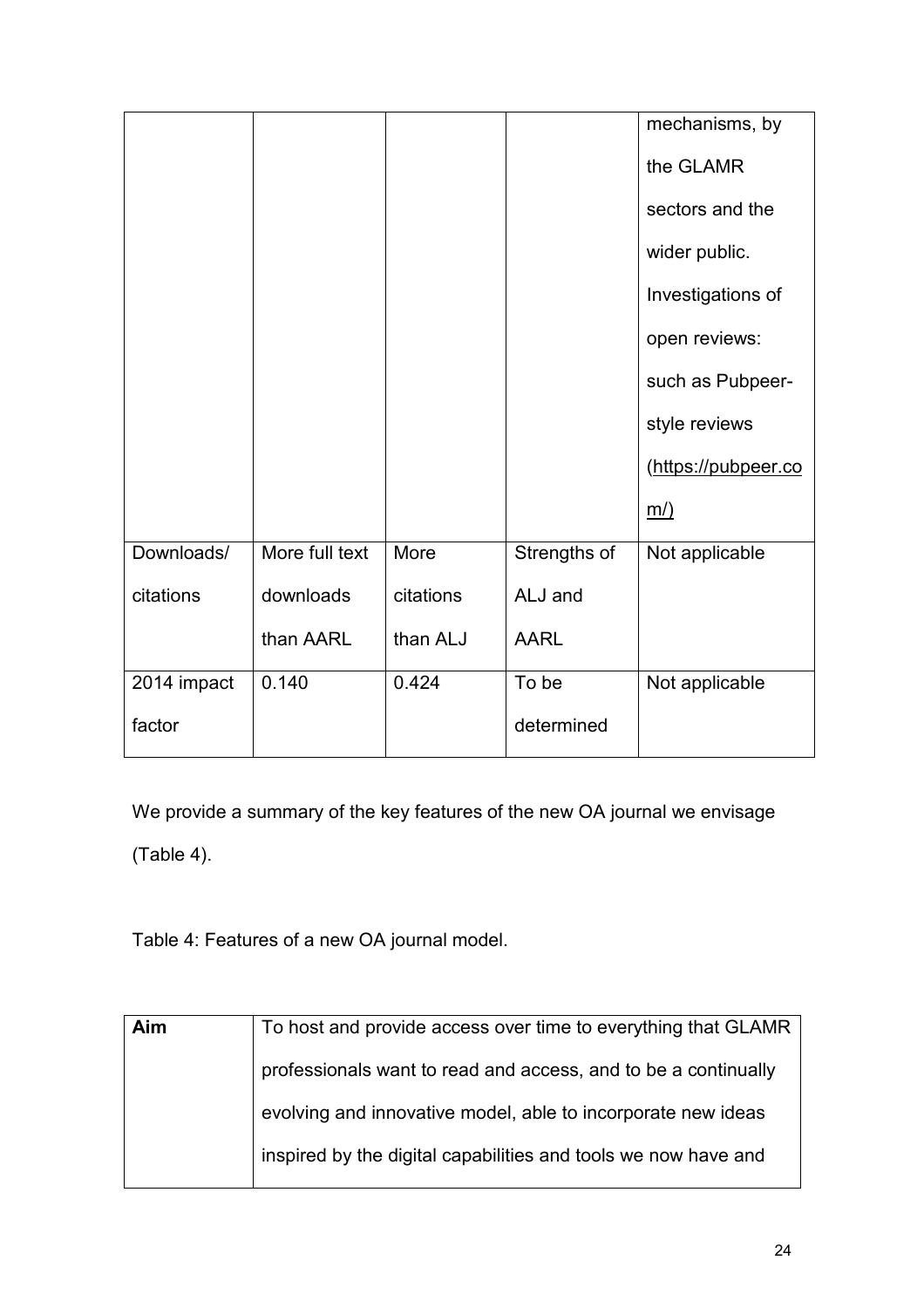|                   | that are to come                                                 |
|-------------------|------------------------------------------------------------------|
| <b>Principles</b> | Preservation, Openness, Collaboration, Impact, Usability         |
| <b>Access</b>     | Fully open access (freely available online, no embargoes, no     |
|                   | APCs, no cost to submit)                                         |
|                   | Creative Commons licences by default                             |
|                   | <b>DOIs</b>                                                      |
| <b>Content</b>    | Ideally, everything that GLAMR professionals want to read and    |
|                   | access                                                           |
|                   | The kind of material already published in traditional journals   |
|                   | (e.g. research papers, case studies of innovative practice,      |
|                   | opinion pieces, conference proceedings)                          |
|                   | Other forms (e.g. associated social media coverage of            |
|                   | conferences such as Twitter feeds and Storify boards, data,      |
|                   | blogs, other social media, and other forms)                      |
|                   | Publishing and preserving the various forms that important       |
|                   | wide-ranging debates, movements, and protests take in the        |
|                   | digital space                                                    |
|                   | A proactive approach to acquiring content, e.g. continuing calls |
|                   | for submission ideas for innovative new content                  |
| <b>Focus</b>      | Encourages all sectors from GLAMR to contribute, to share        |
|                   | projects, research, etc. - not just libraries, but galleries,    |
|                   | museums, archives, and also information managers working in      |
|                   | business and government                                          |
| <b>Reviewing</b>  | Openness principles applied to reviewing; open to                |
|                   | developments in other fields (e.g. open science framework,       |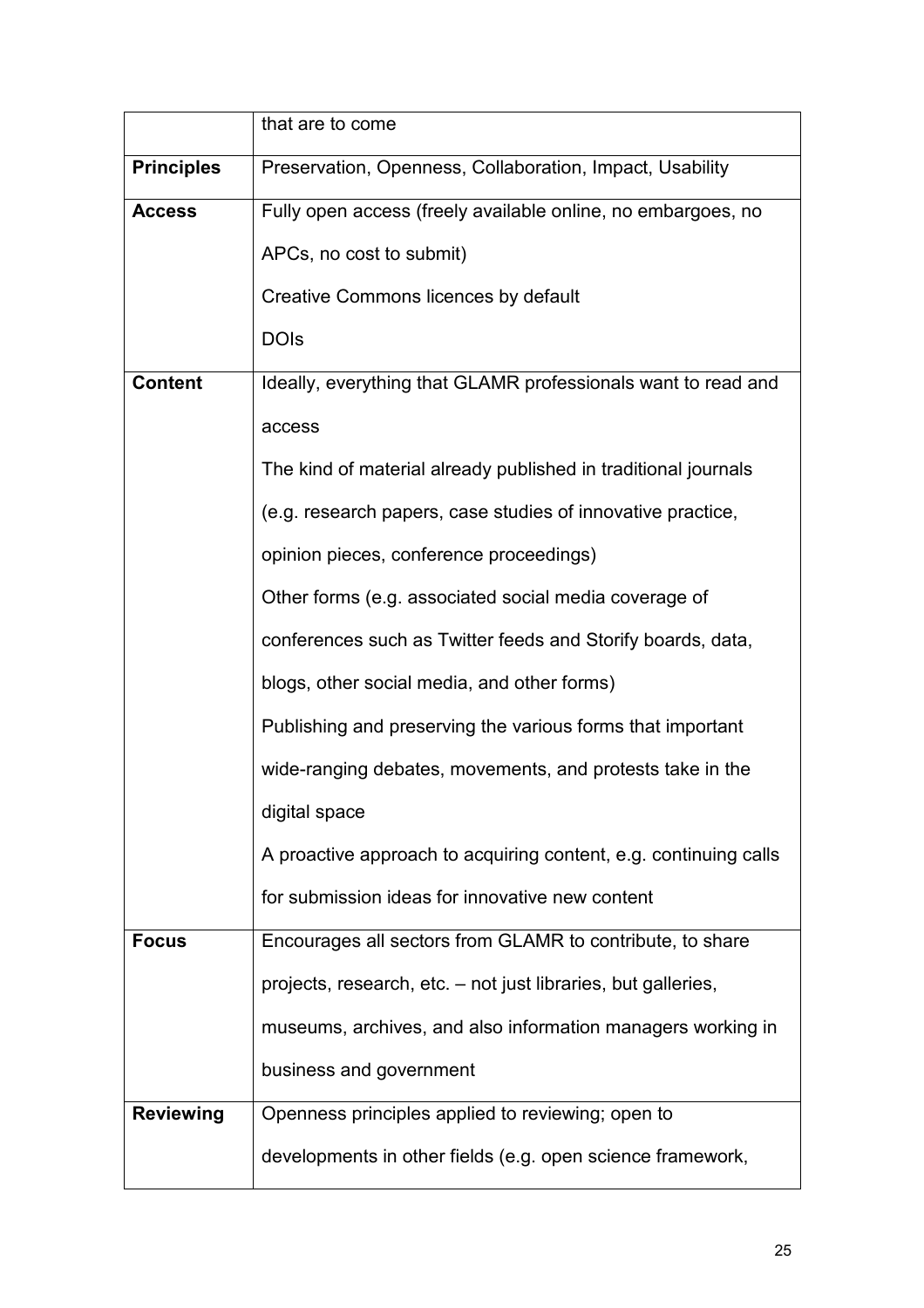|                    | https://osf.io/) to inform new directions                          |
|--------------------|--------------------------------------------------------------------|
| <b>Metrics</b>     | Applies a range of metrics, including alternative impact           |
|                    | measures                                                           |
| <b>Frequency</b>   | Rolling publication in place of scheduled 'issues'                 |
| <b>Author</b>      | Solicits new authors to contribute, with special attention paid to |
| support            | encouraging their participation and supporting them through the    |
|                    | process                                                            |
|                    | Submission of material using a straightforward template with a     |
|                    | minimum of (and preferably no) learning required                   |
| <b>Sharing and</b> | Sharing of content on social media                                 |
| interaction        | The ability to interact through comments and forums                |
| <b>Other</b>       | Uses only open source tools                                        |
| features           | Provides the possibility of experimenting with form beyond PDF     |
|                    | No print version                                                   |
|                    | Uses web technologies allowing for enriched text, especially       |
|                    | linked open data                                                   |

# **CONCLUSION**

A new model for an OA journal for social media-savvy, digitally literate information professionals is emerging from our investigations. This new model has considerable potential to be a platform that enables the GLAMR sectors to disseminate messages to wider audiences, especially to younger demographics. It is also a model, we suggest, that could revolutionise how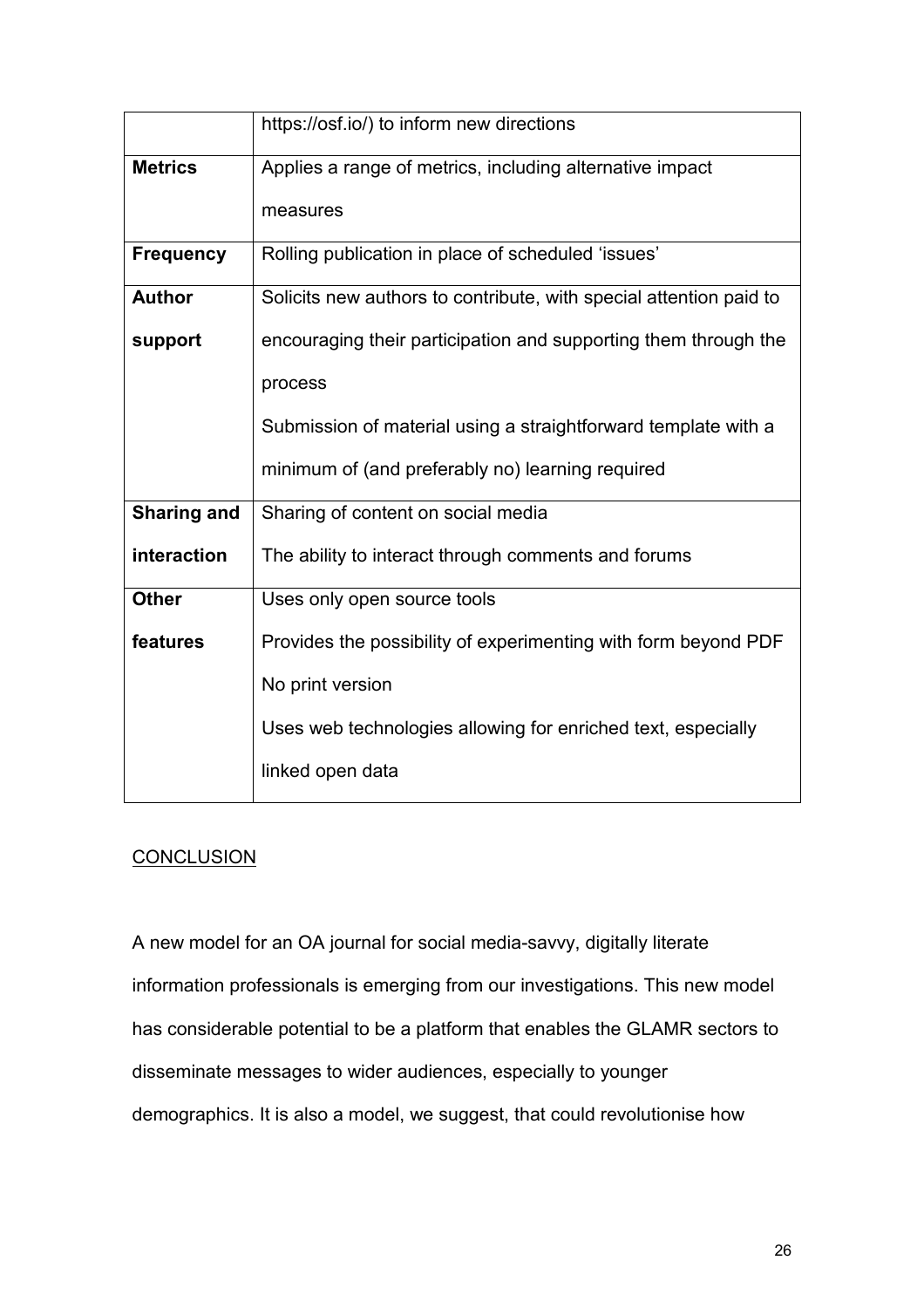these messages are received, understood, and acted on. Strasser's vision for the future resonates with us:

What if manuscripts were treated as dynamic objects, rather than static attachments to be shuffled along the process of publication? I envision a workflow where the research objects, manuscripts, data files, et cetera are made web-friendly, machine-readable and interactive at the earliest possible stages. (Strasser, 2016)

We started thinking about this paper by asking four focus questions:

- 1. What are the key principles on which a new OA journal should be based?
- 2. What could a new GLAMR OA journal look like?
- 3. How could it harness the full potential of social media?
- 4. Should a new publishing model be an online platform, integrating aspects of content management and archival systems for preservation of research and data?

Our model, as described in this paper, addresses all of these questions. The next step is to carry out a detailed investigation into possible business models and current tools that could realise some of the elements of the new publishing model. It should then be possible to publish a limited lifespan pop-up journal incorporating the elements identified in this paper, with all of its outputs curated and preserved, as a proof of concept.

#### REFERENCES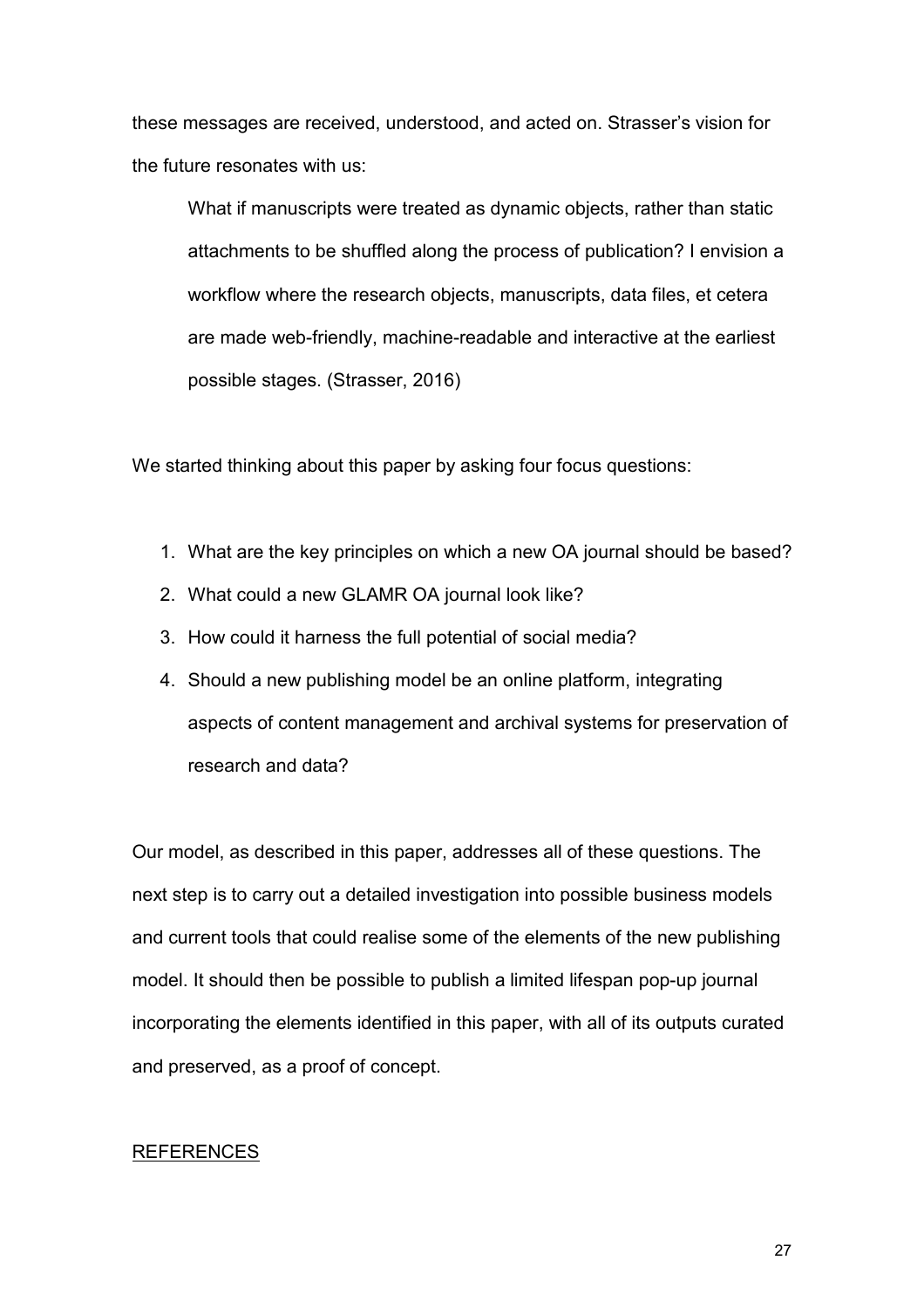All URLs were correct at 15 August 2016.

- ALA. (2004). Core values of librarianship. Retrieved from http://www.ala.org/advocacy/intfreedom/statementspols/corevalues ALIA. (2015). ALIA open access statement. Retrieved from https://www.alia.org.au/about-alia/policies-standards-and-guidelines/aliaopen-access-statement
- ALIA. (2016). The future of ALIA journal publishing. Retrieved from https://www.alia.org.au/sites/default/files/ALIA%20journals%20future%20- %20March%202016.pdf
- Budapest Open Access Initiative. (2002). Read the Budapest Open Access Initiative. Retrieved from http://www.budapestopenaccessinitiative.org/read
- Dunleavy, P. (2012). The Republic of Blogs: A new phase in the development, democratization, critique and application of knowledge. Retrieved from http://lti.lse.ac.uk/events/networkED-seminar-series-05.php
- EPrints. (2016). EPrints for open access. Retrieved from http://www.eprints.org/uk/index.php/openaccess/
- Frontiers Research Topic. (2012). Beyond open access: Visions for open evaluation of scientific papers by post-publication peer review. Retrieved from http://journal.frontiersin.org/researchtopic/137/beyond-open-accessvisions-for-open-evaluation-of-scientific-papers-by-post-publication-peerreview
- LISRA (2016). The library and information professional as practitionerresearcher?: A panel discussion. Retrieved from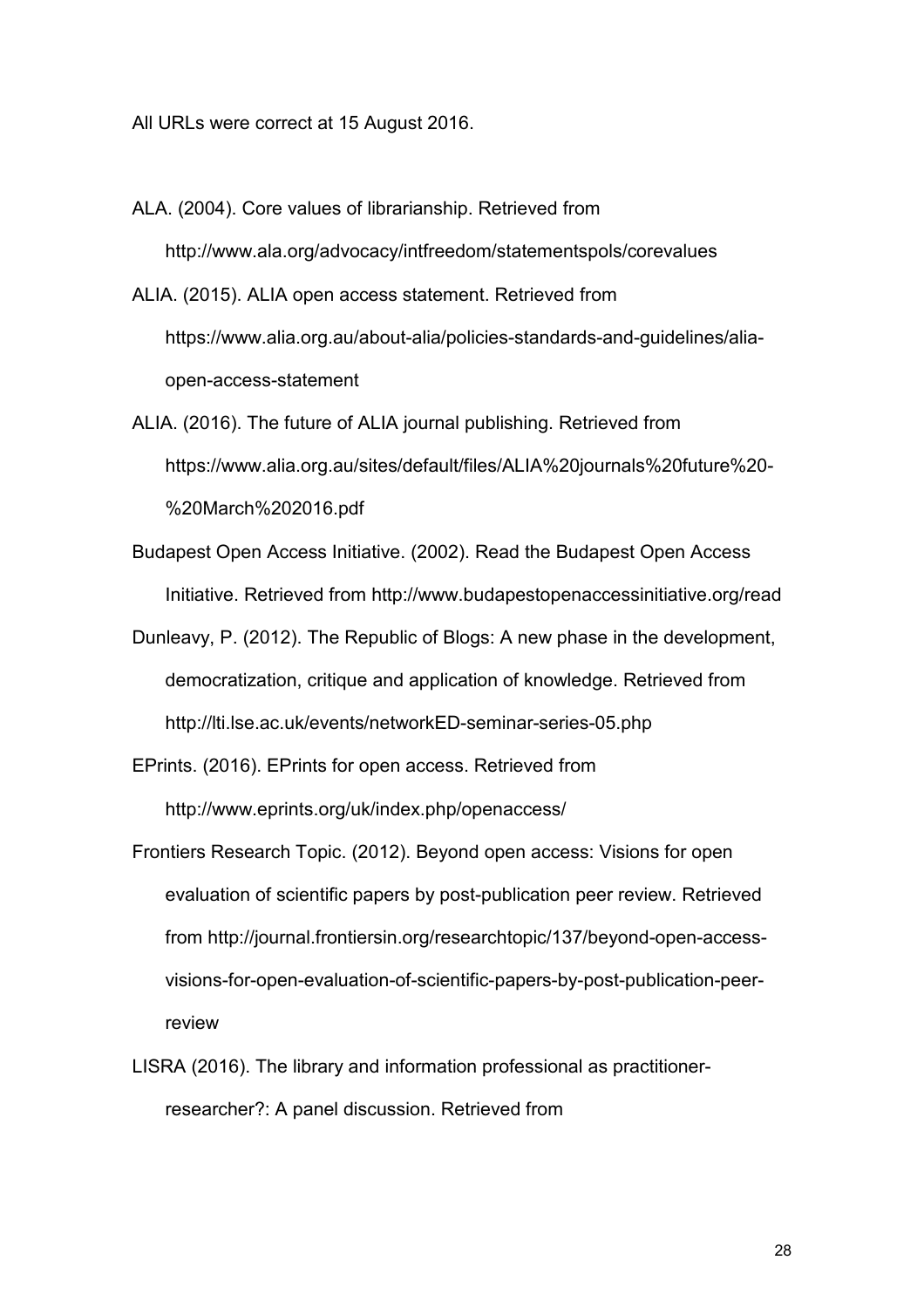http://lisresearch.org.au/the-library-and-information-professional-aspractitioner-researcher-a-panel-discussion/

Michael, A. (2016). Ask the chefs: What is the role of social media in scholarly publishing?' Retrieved from https://scholarlykitchen.sspnet.org/2016/07/28/ask-the-chefs-what-is-therole-of-social-media-in-scholarly-publishing/

Mulvaney, I. (2016). eLife introduces Continuum, a new open-source tool for publishing. Retrieved from https://elifesciences.org/elife-news/elifeintroduces-continuum-new-open-source-tool-publishing

Oliver, G. & Harvey, R. (2016). *Digital curation*. 2nd ed. Chicago: ALA.

Open Scholar. (2015). Developing the first Open Peer Review Module for Institutional Repositories. Retrieved from http://www.openscholar.org.uk/developing-the-first-open-peer-reviewmodule-for-institutional-repositories/

- Searle, S. (2016). A response to ALIA's consultation on journal publishing. Retrieved from http://www.samsearle.net/2016/03/a-response-to-aliasconsultation-on.html
- Sherratt, T. (2016). Comment on ALIA journal publishing. Retrieved from https://gist.github.com/wragge/0e60134a3641b078dc3d

Strasser, C. (2016). Preprints: The bigger picture. Retrieved from https://thewinnower.com/papers/5010-preprints-the-bigger-picture

Van Noorden, R. (2016). Social-sciences preprint server snapped up by publishing giant Elsevier. Retrieved from http://www.nature.com/news/social-sciencespreprint-server-snapped-up-by-publishing-giant-elsevier-1.19932